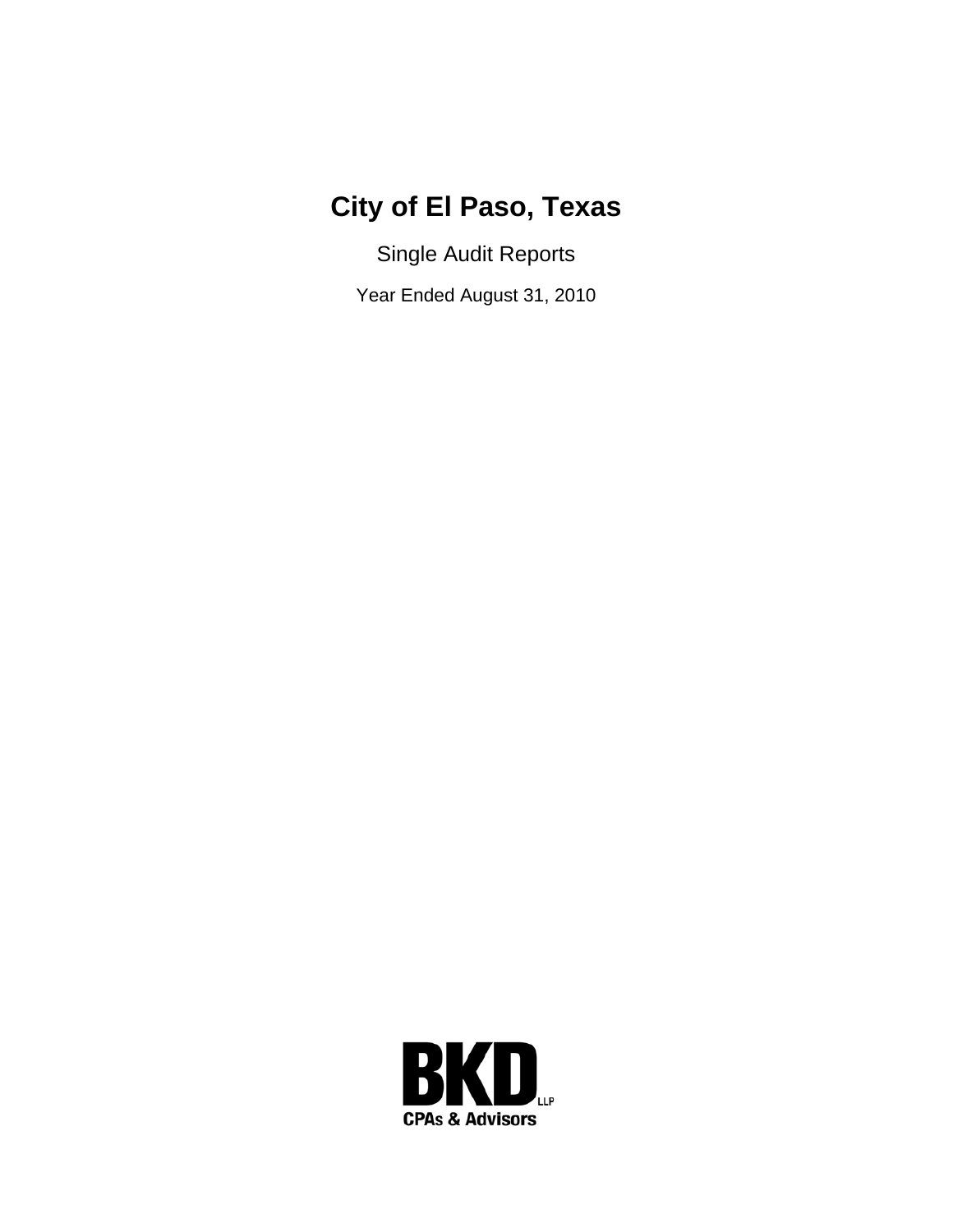# **City of El Paso, Texas**

**Year Ended August 31, 2010** 

#### **Contents**

| <b>Independent Accountants' Report on Internal Control Over Financial</b><br>Reporting and on Compliance and Other Matters Based on an Audit<br>of the Financial Statements Performed in Accordance with<br>Government Auditing Standards and the State of Texas Uniform Grant                                                                                 |
|----------------------------------------------------------------------------------------------------------------------------------------------------------------------------------------------------------------------------------------------------------------------------------------------------------------------------------------------------------------|
| Independent Accountants' Report on Compliance with Requirements That<br>Could Have a Direct and Material Effect on Each Major Federal and State<br>Program and on Internal Control Over Compliance and Schedule of<br><b>Expenditures of Federal and State Awards in Accordance with OMB</b><br>Circular A-133 and the State of Texas Uniform Grant Management |
|                                                                                                                                                                                                                                                                                                                                                                |
|                                                                                                                                                                                                                                                                                                                                                                |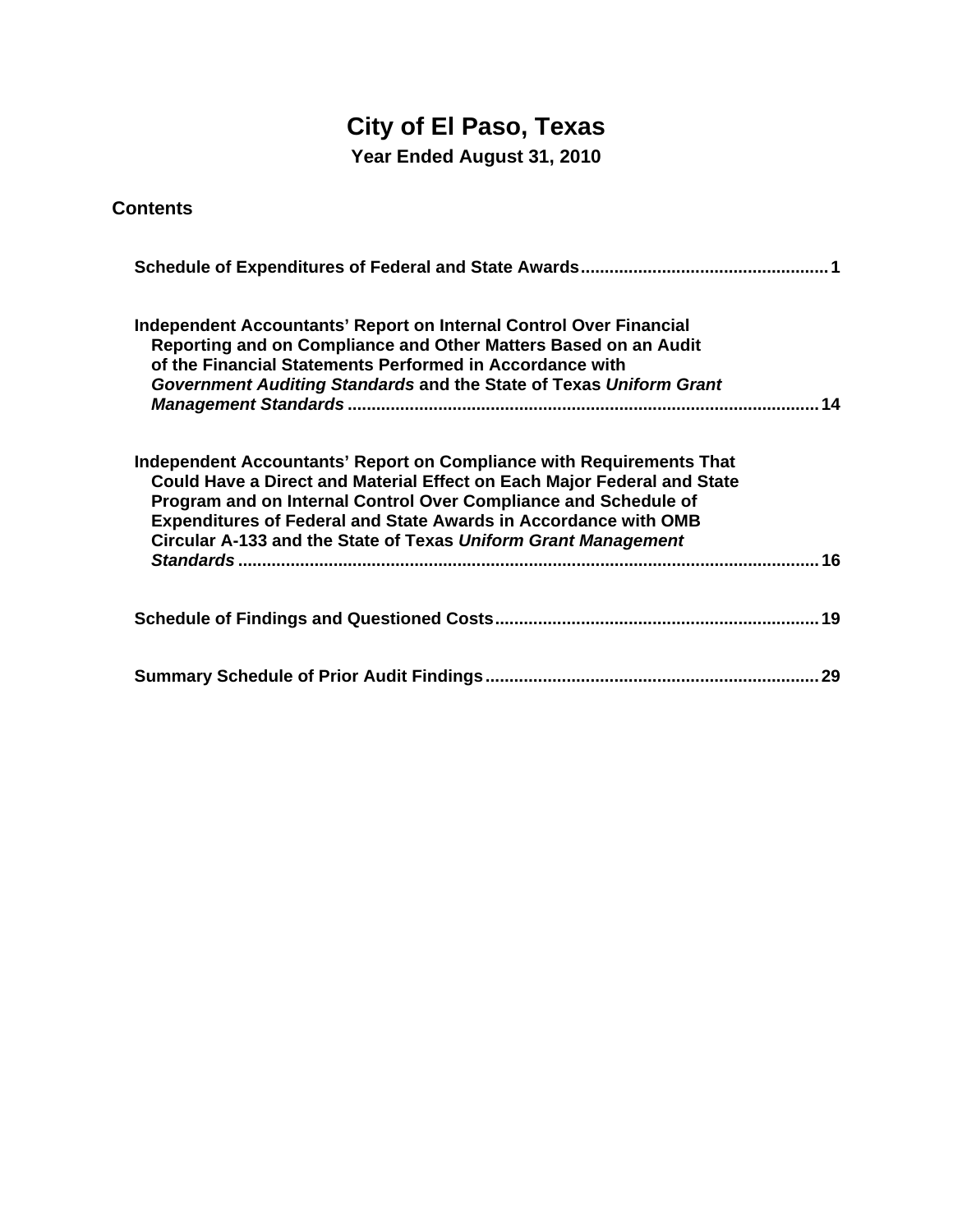| Cluster/Program                                                                                                                    | Federal Agency/<br><b>Pass-Through Entity</b>                                                                                  | <b>CFDA</b><br><b>Number</b> | <b>Grant or Identifying</b><br><b>Number</b>                                                                       | Amount<br><b>Expended</b>                                                       |
|------------------------------------------------------------------------------------------------------------------------------------|--------------------------------------------------------------------------------------------------------------------------------|------------------------------|--------------------------------------------------------------------------------------------------------------------|---------------------------------------------------------------------------------|
| Special Supplemental Nutrition<br>Program for Women, Infants,<br>and Children                                                      | U.S. Department of Agriculture/ Texas<br>Department of State Health Services<br><b>Total U.S. Department of Agriculture</b>    | 10.557                       | 2008-024651-001<br>2009-030103-001<br>2010-033688-001                                                              | \$<br>226<br>1,142,036<br>6,218,756<br>7,361,018                                |
| Public Safety Interoperable<br><b>Communications Grant</b><br>Program                                                              | Department of Commerce National<br>Telecommunications and Information<br>Administration<br><b>Total Department of Commerce</b> | 11.555                       | 2007-GS-H7-0044<br>2008-GE-T8-0034                                                                                 | 766<br>1,782<br>2,548                                                           |
| Community Economic Adjustment<br>Assistance for Establishment,<br>Expansion, Realignment, or<br>Closure of a Military Installation | U.S. Department of Defense<br><b>Total U.S. Department of Defense</b>                                                          | 12.607                       | RA0619-07-01-03-03                                                                                                 | 691,935<br>691.935                                                              |
| <b>CDBG</b> - Entitlement Grants Cluster<br><b>Community Development Block</b><br><b>Grants/Entitlement Grants</b>                 | U.S. Department of Housing and Urban<br>Development                                                                            | 14.218                       | B-06-MC-48-0015<br>B-07-MC-48-0015<br>B-08-MC-48-0015<br>B-09-MC-48-0015<br>B-08-MN-48-0003<br>Revolving Loan Fund | 149,608<br>221,557<br>3,705,324<br>4,030,812<br>700,599<br>466,423<br>9,274,323 |
| <b>ARRA</b> - Community<br>Development Block Grant ARRA<br><b>Entitlement Grants</b><br>CDBG - State-Administered Small            | U.S. Department of Housing and<br><b>Urban Development</b><br>Total CDBG - Entitlement Grants Cluster                          | 14.253                       | B-09-MY-48-0015                                                                                                    | 1,411,241<br>10,685,564                                                         |
| Cities Program Cluster<br><b>Community Development Block</b><br>Grants/State's Program and Non-<br>Entitlement Grants in Hawaii    | U.S. Department of Housing and<br><b>Urban Development</b>                                                                     | 14.228                       | 77090000112                                                                                                        | 29,615                                                                          |
| <b>Emergency Shelter Grants</b><br>Program                                                                                         | U.S. Department of Housing and<br><b>Urban Development</b>                                                                     | 14.231                       | S-09-MC-48-0005                                                                                                    | 330,859                                                                         |
| <b>HOME</b> Investment Partnerships<br>Program                                                                                     | U.S. Department of Housing and Urban<br>Development                                                                            | 14.239                       | <b>HOME PI</b><br>M-05-MC-48-0213<br>M-06-MC-48-0213<br>M-07-MC-48-0213<br>M-08-MC-48-0213<br>M-09-MC-48-0213      | 1,282,713<br>985,110<br>572,289<br>1,501,704<br>885,060<br>401,173<br>5,628,049 |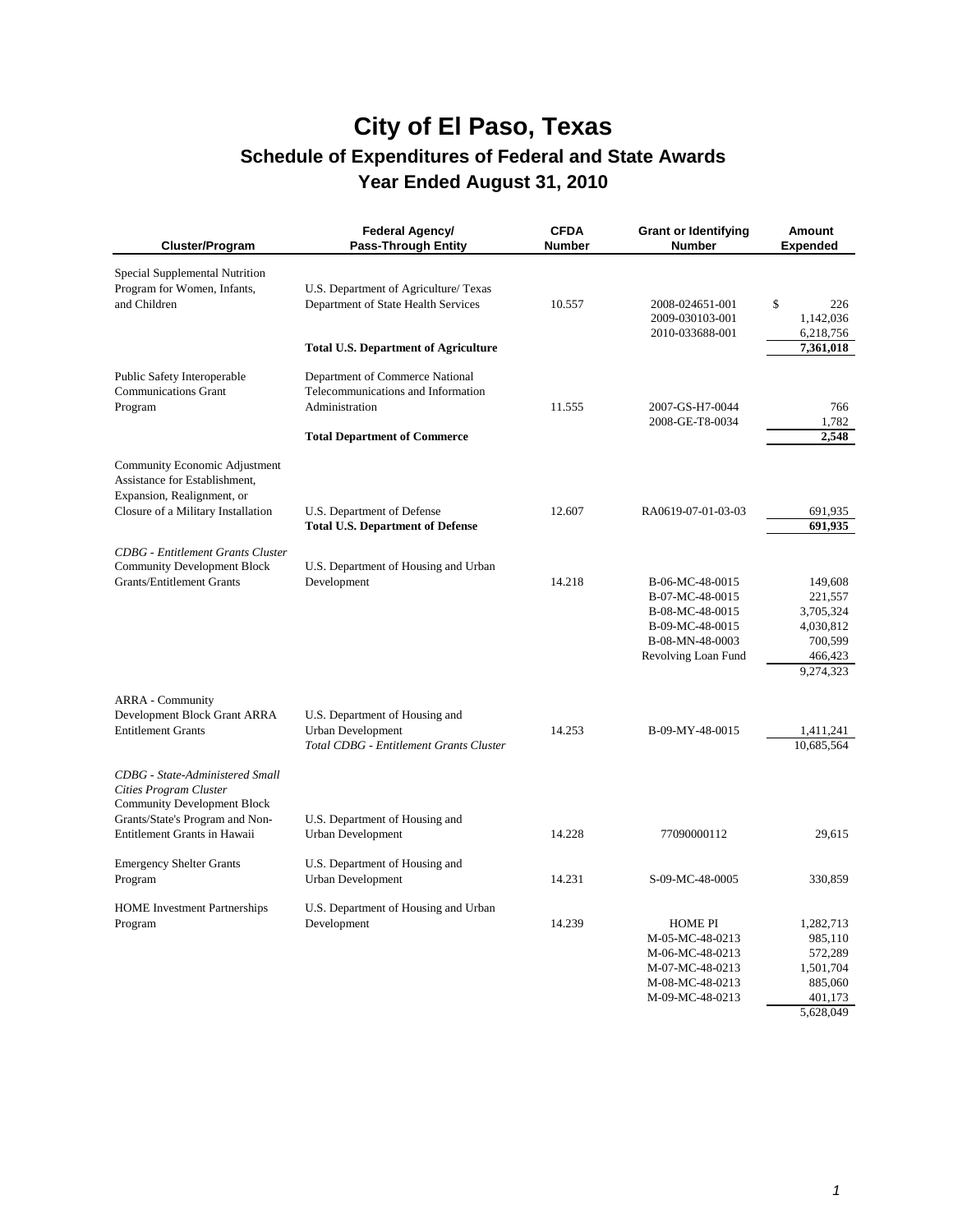| Cluster/Program                                                                 | Federal Agency/<br><b>Pass-Through Entity</b>                                                                        | <b>CFDA</b><br><b>Number</b> | <b>Grant or Identifying</b><br><b>Number</b>                                 | <b>Amount</b><br><b>Expended</b>                        |
|---------------------------------------------------------------------------------|----------------------------------------------------------------------------------------------------------------------|------------------------------|------------------------------------------------------------------------------|---------------------------------------------------------|
| <b>ARRA</b> - Housing Opportunities<br>for Persons with AIDs                    | U.S. Department of Housing and Urban<br>Development                                                                  | 14.241                       | <b>TXH09F006</b>                                                             | \$<br>300,121                                           |
| <b>Empowerment Zones Program</b>                                                | U.S. Department of Housing and Urban<br>Development                                                                  | 14.244                       | EZ99TX0013<br>Revolving Loan Fund                                            | 3,314,189<br>36,833<br>3,351,022                        |
| <b>ARRA</b> - Homelessness Prevention<br>and Rapid Re-Housing Program<br>(HPRP) | U.S. Department of Housing and Urban<br>Development<br><b>Total U.S. Department of Housing and Urban Development</b> | 14.257                       | S-09-MY-48-0005                                                              | 1,033,760<br>21,358,990                                 |
| Juvenile Accountability<br><b>Block Grants</b>                                  | U.S. Department of Justice/ Texas Office<br>of the Governor - Criminal Justice                                       | 16.523                       | JB-07-XXX-13359-10                                                           | (2,125)                                                 |
| Juvenile Justice and Delinquency<br>Prevention_Allocation to States             | U.S. Department of Justice/Texas Office<br>of the Attorney General                                                   | 16.540                       | 0913392                                                                      | 6,643                                                   |
| Part E - Developing, Testing, and<br>Demonstrating Promising New<br>Programs    | U.S. Department of Justice                                                                                           | 16.541                       | 2006-DD-BX-0550                                                              | 58,695                                                  |
| Crime Victim Assistance/<br><b>Discretionary Grants</b>                         | U.S. Department of Justice/ Texas Office<br>of the Attorney General                                                  | 16.582                       | 08-02413                                                                     | 981                                                     |
| Violence Against Women<br>Formula Grants                                        | U.S. Department of Justice/Texas Office<br>of the Governor - Criminal Justice<br>Division                            | 16.588                       | WF-08-V30-13413-11<br>WF-09-V30-20949-01<br>WF-09-V30-20951-01               | (259)<br>32,090<br>97,082<br>128,913                    |
| <b>Community Capacity</b><br>Development Office                                 | U.S. Department of Justice                                                                                           | 16.595                       | 2008-WS-QX-0239<br>2009-WS-QX-0030                                           | 128,616<br>68,911<br>197,527                            |
| Public Safety Partnership and<br><b>Community Policing Grants</b>               | U.S. Department of Justice                                                                                           | 16.710                       | 2005CKWX0432<br>2006CKWX0665<br>2007CKWX0186<br>2008CKWX0362<br>2009CKWX0615 | 59,226<br>110<br>(365)<br>101,031<br>755,940<br>915.942 |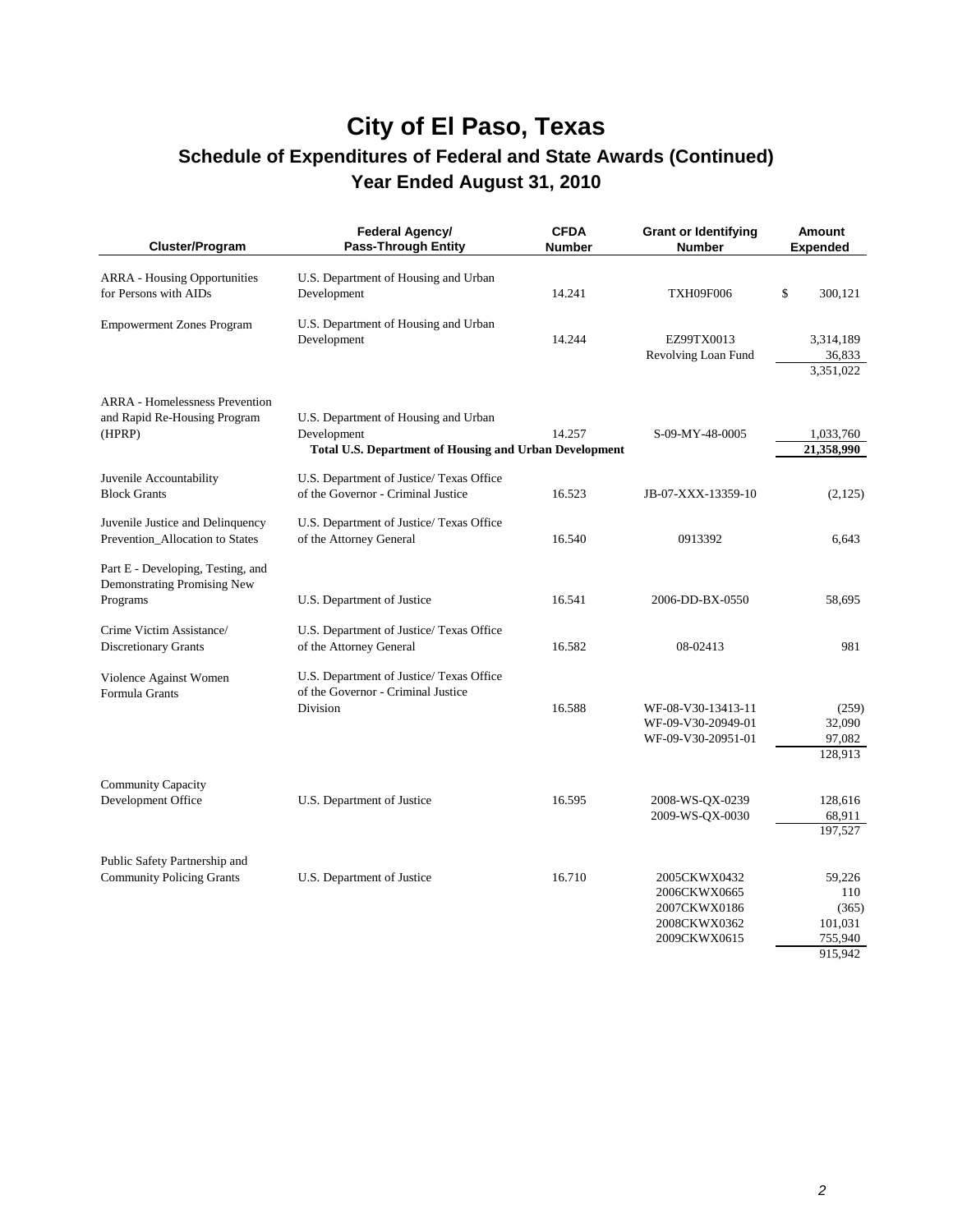| Cluster/Program                                                                                                                              | <b>Federal Agency/</b><br><b>Pass-Through Entity</b>                                                           | <b>CFDA</b><br><b>Number</b>                                       | <b>Grant or Identifying</b><br><b>Number</b>                                                                                                        | <b>Amount</b><br><b>Expended</b>                                      |
|----------------------------------------------------------------------------------------------------------------------------------------------|----------------------------------------------------------------------------------------------------------------|--------------------------------------------------------------------|-----------------------------------------------------------------------------------------------------------------------------------------------------|-----------------------------------------------------------------------|
| <b>Edward Byrne Memorial Justice</b><br><b>Assistance Grant Program</b>                                                                      | U.S. Department of Justice/County of El<br>Paso & Texas Office of the Governor -<br>Criminal Justice Division  | 16.738                                                             | 2006-DJ-BX-0121 (County) \$<br>2007-DJ-BX-1207 (County)<br>DJ-07-A10-20904-01 (State)                                                               | 84,339<br>183,037<br>34,200<br>301,576                                |
| Congressionally Recommended<br>Awards                                                                                                        | U.S. Department of Justice                                                                                     | 16.753                                                             | 2007DDBX0590                                                                                                                                        | 121,862                                                               |
| ARRA - Recovery Act - Edward<br><b>Byrne Memorial Justice</b><br>Assistance Grant (JAG) Program/<br>Grants to States and Local<br>Government | U.S. Department of Justice/ Texas Office<br>of the Governor - Criminal Justice<br>Division                     | 16.803                                                             | 2329301                                                                                                                                             | 303,800                                                               |
| ARRA - Recovery Act-Edward Byrne<br><b>Memorial Justice</b><br>Assistance Grant (JAG) Program/<br>Grants to Units of Local                   |                                                                                                                |                                                                    |                                                                                                                                                     |                                                                       |
| Governments                                                                                                                                  | U.S. Department of Justice<br><b>Total U.S. Department of Justice</b>                                          | 16.804                                                             | 2009-SB-B9-3086                                                                                                                                     | 1,116,974<br>3,150,788                                                |
| Airport Improvement Program                                                                                                                  | U.S. Department of Transportation                                                                              | 20.106                                                             | AIP3-48-0077-026-2009<br>AIP3-48-0077-027-2009                                                                                                      | 924,116<br>935,519<br>1,859,635                                       |
| Highway Planning and Construction Cluster                                                                                                    |                                                                                                                |                                                                    |                                                                                                                                                     |                                                                       |
| Highway Planning and<br>Construction                                                                                                         | U.S. Department of Transportation                                                                              | 20.205                                                             | TX-70-X003-00<br>TX-90-X454-01<br>TX-90-X650-02                                                                                                     | 113,070<br>39,524<br>2,396,351                                        |
|                                                                                                                                              | U.S. Department of Transportation/<br>Texas Department of Transportation<br>U.S. Department of Transportation/ |                                                                    | 50-10XF0004                                                                                                                                         | 1,020,313                                                             |
|                                                                                                                                              | New Mexico Department of<br>Transportation<br>Total Highway Planning and Construction Cluster                  |                                                                    | $PL-92A-5(74)$                                                                                                                                      | 41,406<br>3,610,664                                                   |
| Metropolitan Transportation                                                                                                                  | U.S. Department of Transportation/                                                                             |                                                                    |                                                                                                                                                     |                                                                       |
| Planning                                                                                                                                     | Texas Department of Transportation<br>U.S. Department of Transportation/                                       | 20.505                                                             | 50-10XF0004<br>CSJ:0924-06-212                                                                                                                      | 300,659<br>34,367                                                     |
|                                                                                                                                              | New Mexico Department of<br>Transportation                                                                     |                                                                    | M00527                                                                                                                                              | 23,101<br>358,127                                                     |
|                                                                                                                                              |                                                                                                                |                                                                    |                                                                                                                                                     |                                                                       |
| Federal Transit Cluster<br>Federal Transit-Formula Grants                                                                                    | U.S. Department of Transportation                                                                              | 20.507<br>20.TX-03-0175-01<br>20.TX-90-X344-01<br>20.TX-90-X390-01 | Various<br>Lower Valley Transit<br>20.TX-90-X280-03 CMAQ - Union Plaza Transit Terminal<br>Maintenance Facility Upgrade<br>STP Funding for Terminal | 16,034,239<br>1,219,701<br>159,942<br>272,569<br>18,782<br>17,705,233 |
| <b>ARRA</b> - Federal Transit-                                                                                                               |                                                                                                                |                                                                    |                                                                                                                                                     |                                                                       |
| Formula Grants                                                                                                                               | U.S. Department of Transportation<br>Total Federal Transit Cluster                                             | 20.507                                                             | TX-96-X035-00                                                                                                                                       | 7,831,442<br>25,536,675                                               |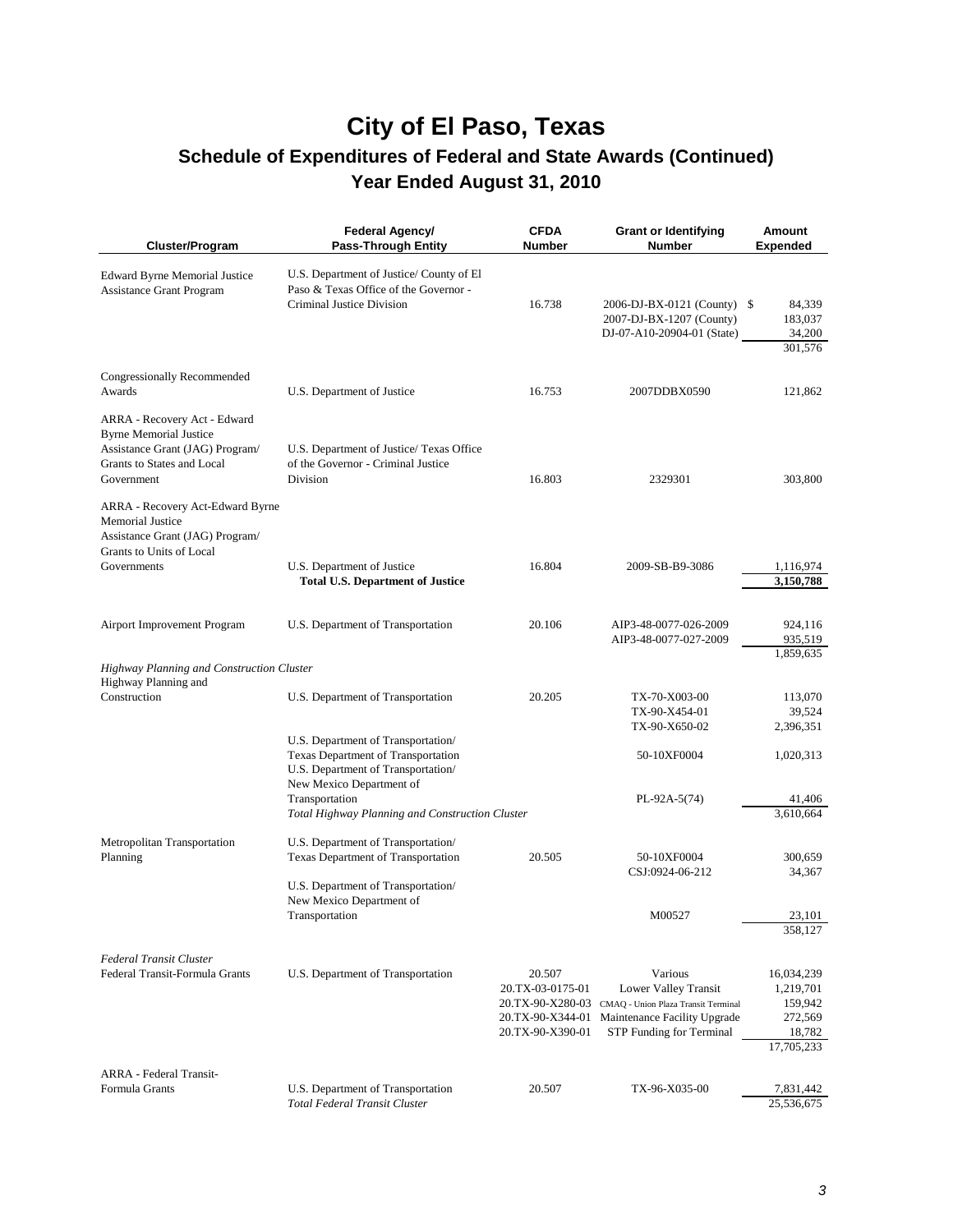| Cluster/Program                                  | Federal Agency/<br>Pass-Through Entity                | <b>CFDA</b><br><b>Number</b> | <b>Grant or Identifying</b><br><b>Number</b> | Amount<br><b>Expended</b> |
|--------------------------------------------------|-------------------------------------------------------|------------------------------|----------------------------------------------|---------------------------|
| Transit Services Programs Cluster                |                                                       |                              |                                              |                           |
| Job Access - Reverse Commute                     | U.S. Department of Transportation                     | 20.516                       | Various                                      | 1,027,075<br>\$           |
| New Freedom Program                              | U.S. Department of Transportation                     | 20.521                       | Various                                      | 140,605                   |
|                                                  | Total Transit Services Program Cluster                |                              |                                              | 1,167,680                 |
| Highway Safety Cluster                           |                                                       |                              |                                              |                           |
| State and Community Highway                      | U.S. Department of Transportation/ Texas              |                              | 2009-ElPasoSC-G-SYG-                         |                           |
| Safety                                           | Department of Transportation                          | 20.600                       | 0033                                         | 10,600                    |
|                                                  |                                                       |                              | 2009-ElPasoPD-S-SYG-0122                     | 43,468                    |
|                                                  |                                                       |                              | 2010-ElPasoPD-S-SYG-0103                     | 541,099                   |
|                                                  |                                                       |                              | 2010-ElPasoSC-G-SYG-0017                     | 139,480                   |
|                                                  |                                                       |                              |                                              | 734,647                   |
| Occupant Protection Incentive                    | U.S. Department of Transportation/ Texas              |                              |                                              |                           |
| Grants                                           | Department of Transportation                          | 20.602                       | 2010-ElPasoPD-CIOT-00062                     | 13,623                    |
|                                                  | Total Highway Safety Cluster                          |                              |                                              | 748,270                   |
|                                                  | <b>Total U.S. Department of Transportation</b>        |                              |                                              | 33,281,051                |
|                                                  |                                                       |                              |                                              |                           |
| ARRA - Promotion of the Arts- Grants             |                                                       |                              |                                              |                           |
| to Organizations and Individuals                 | National Endowment for the Arts                       | 45.024                       | 09-4488-7169                                 | 25,000                    |
|                                                  |                                                       |                              | 09-6288-7060                                 | 100,000<br>125,000        |
|                                                  |                                                       |                              |                                              |                           |
| Promotion of the Arts- Partnership<br>Agreements | National Endowment for the Arts                       | 45.025                       | 08-4400-7083                                 | 9,139                     |
|                                                  |                                                       |                              | 52256                                        | 18,664                    |
|                                                  |                                                       |                              |                                              | 27,803                    |
|                                                  | <b>Total National Endowment for the Arts</b>          |                              |                                              | 152,803                   |
| Promotion of the Humanities-                     | National Endowment for the Humanities/                |                              |                                              |                           |
| Federal/State Partnership                        | <b>Humanities Texas</b>                               | 45.129                       | HTX#2008-3538                                | 1,012                     |
|                                                  |                                                       |                              | HTX#2010-3958                                | 1,079                     |
|                                                  | <b>Total National Endowment for the Humanities</b>    |                              |                                              | 2,091                     |
|                                                  |                                                       |                              |                                              |                           |
| Museums for America                              | Institute of Museum and Library Services              | 45.301                       | MA-04-08-0305-08                             | 70,814                    |
|                                                  | Institute of Museum and Library Services/             |                              |                                              |                           |
|                                                  | Texas State Library and Archives                      |                              |                                              |                           |
| <b>Grants</b> to States                          | Commission                                            | 45.310                       | 470-10016                                    | 299,155                   |
|                                                  |                                                       |                              | 470-11026<br>476-10018                       | 44<br>76,634              |
|                                                  |                                                       |                              |                                              | 375,833                   |
|                                                  |                                                       |                              |                                              |                           |
|                                                  | <b>Total Institute of Museum and Library Services</b> |                              |                                              | 446,647                   |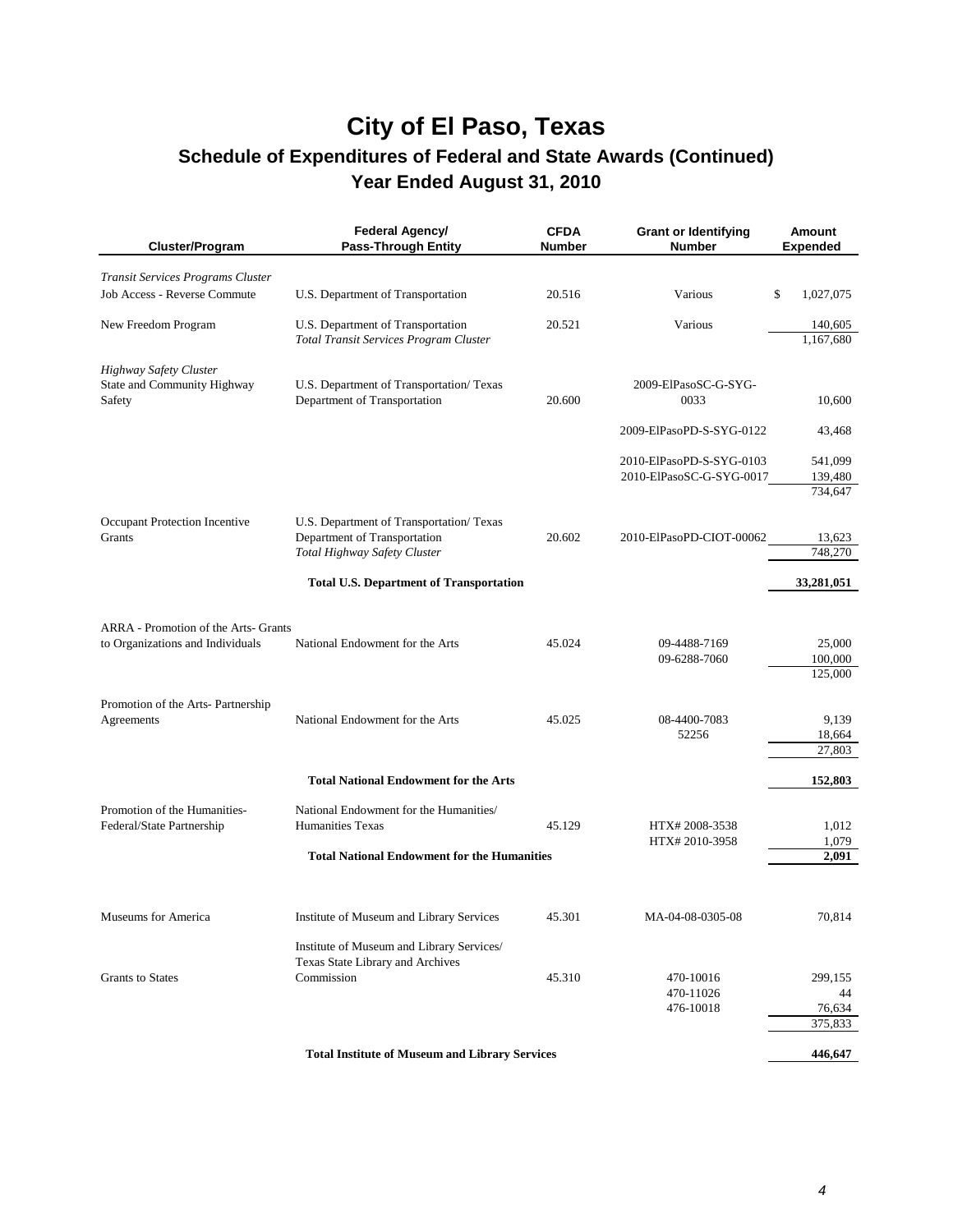| Cluster/Program                                                                                                                                                                                     | Federal Agency/<br><b>Pass-Through Entity</b>                                            | <b>CFDA</b><br><b>Number</b> | <b>Grant or Identifying</b><br><b>Number</b>                 | <b>Amount</b><br><b>Expended</b>                |
|-----------------------------------------------------------------------------------------------------------------------------------------------------------------------------------------------------|------------------------------------------------------------------------------------------|------------------------------|--------------------------------------------------------------|-------------------------------------------------|
| Air Pollution Control Program<br>Support                                                                                                                                                            | <b>Environmental Protection Agency</b>                                                   | 66.001                       | A-00615409-1<br>A-00615410-1                                 | \$<br>579<br>165,679<br>166,258                 |
| Surveys, Studies, Research,<br>Investigations, Demonstrations,<br>and Special Purpose Activities<br>Relating to the Clean Air Act<br>Surveys, Studies, Research,<br>Investigations, Demonstrations, | Environmental Protection Agency/Texas<br>Commission on Environmental Quality             | 66.034                       | 582-10-72655<br>582-09-72655                                 | 50,119<br>3,225                                 |
| and Special Purpose Activities<br>Relating to the Clean Air Act                                                                                                                                     | <b>Environmental Protection Agency</b>                                                   | 66.034                       | XA-96660501-0                                                | 74,852<br>128.196                               |
| Performance Partnership Grants                                                                                                                                                                      | Environmental Protection Agency/Texas<br>Commission on Environmental Quality             | 66.605                       | 582-09-86410<br>582-09-86375<br>582-10-86410<br>582-10-86375 | (56,241)<br>1,680<br>89,112<br>31,656<br>66,207 |
| Brownfields Assessment and Cleanup<br><b>Cooperative Agreements</b>                                                                                                                                 | <b>Environmental Protection Agency</b>                                                   | 66.818                       | BF-9666030-1<br>BF-9666040-1                                 | 17,733<br>65,043<br>82,776                      |
|                                                                                                                                                                                                     | <b>Total Environmental Protection Agency</b>                                             |                              |                                                              | 443,437                                         |
| <b>ARRA</b> - Weatherization Assistance<br>for Low-Income Persons                                                                                                                                   | U.S. Department of Energy/Texas<br>Department of Housing and Community<br><b>Affairs</b> | 81.042                       | 16090000704                                                  | 1,760,664                                       |
| ARRA - Energy Efficiency and<br><b>Conservation Block Grant Program</b>                                                                                                                             | U.S. Department of Energy                                                                | 81.128                       | EE0000964                                                    | 394,797                                         |
|                                                                                                                                                                                                     | <b>Total U.S. Department of Energy</b>                                                   |                              |                                                              | 2,155,461                                       |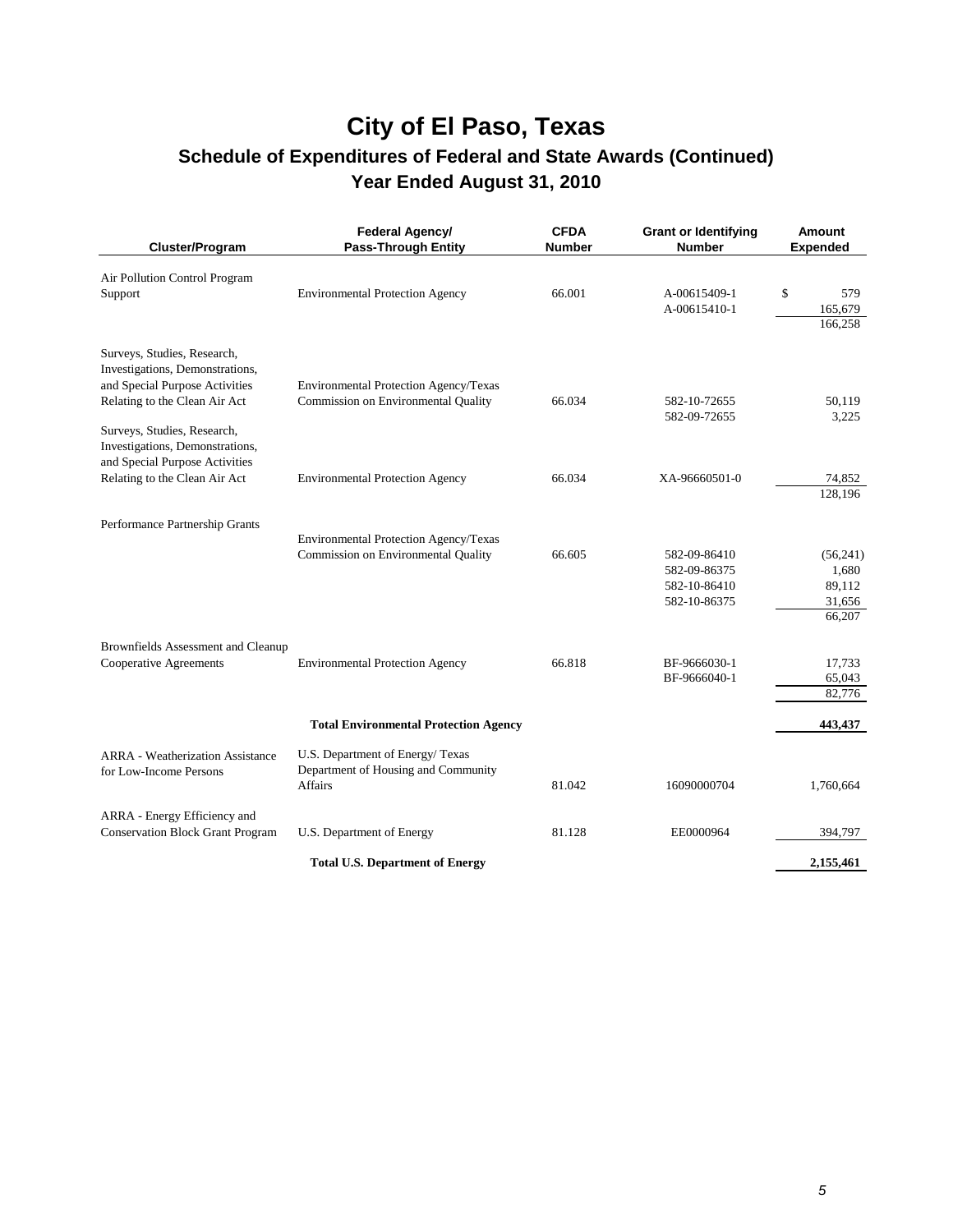| <b>Cluster/Program</b>                                                              | Federal Agency/<br>Pass-Through Entity                                | <b>CFDA</b><br><b>Number</b> | <b>Grant or Identifying</b><br><b>Number</b> | <b>Amount</b><br><b>Expended</b> |
|-------------------------------------------------------------------------------------|-----------------------------------------------------------------------|------------------------------|----------------------------------------------|----------------------------------|
| <b>Strengthening Public Health Services</b><br>at the Outreach Offices of the U.S.- | Department of Health and Human                                        |                              |                                              |                                  |
| Mexico Border Health Commission                                                     | Services/ Texas Department of State<br><b>Health Services</b>         | 93.018                       | 2010-034779-001                              | \$<br>66,001                     |
| Public Health Emergency<br>Preparedness                                             | Department of Health and Human<br>Services/ Texas Department of State |                              |                                              |                                  |
|                                                                                     | <b>Health Services</b>                                                | 93.069                       | 2009-031668-001                              | 87,667                           |
|                                                                                     |                                                                       |                              | 2009-032094-001                              | 346,522                          |
|                                                                                     |                                                                       |                              | 2009-032170-001<br>2010-033393-001C          | 204,230<br>181,880               |
|                                                                                     |                                                                       |                              | 2010-033512-001G                             | 508,515                          |
|                                                                                     |                                                                       |                              | 2010-035411-001                              | 5,450                            |
|                                                                                     |                                                                       |                              | 2010-035728-001                              | 3,208                            |
|                                                                                     |                                                                       |                              | 2010-035864-001                              | 16,624                           |
|                                                                                     |                                                                       |                              | 2010-33512-001G                              | 782,183                          |
|                                                                                     |                                                                       |                              |                                              | 2,136,279                        |
| Project Grants and Cooperative                                                      | Department of Health and Human                                        |                              |                                              |                                  |
| Agreements for Tuberculosis Control                                                 | Services/ Texas Department of State<br><b>Health Services</b>         | 93.116                       | 2009-030517-001B                             |                                  |
| Programs                                                                            |                                                                       |                              | 2010-034144-001                              | 160,743<br>180,275               |
|                                                                                     |                                                                       |                              |                                              | 341,018                          |
| <b>Immunization Cluster</b>                                                         |                                                                       |                              |                                              |                                  |
|                                                                                     | Department of Health and Human<br>Services/ Texas Department of State |                              |                                              |                                  |
| Immunization                                                                        | <b>Health Services</b>                                                | 93.268                       | 2009-029078-001                              | 60,090                           |
|                                                                                     |                                                                       |                              | 2010-031604-001                              | 1,239,796                        |
|                                                                                     | <b>Total Immunization Cluster</b>                                     |                              |                                              | 1,299,886                        |
| Centers for Disease Control and                                                     | Department of Health and Human                                        |                              |                                              |                                  |
| Prevention-Investigations and                                                       | Services/ Texas Department of State                                   |                              |                                              |                                  |
| <b>Technical Assistance</b>                                                         | <b>Health Services</b>                                                | 93.283                       | 2008-028003-001                              | (5,753)                          |
|                                                                                     |                                                                       |                              | 2008-028009-001<br>2008-028498-001           | (14, 388)<br>(3,127)             |
|                                                                                     |                                                                       |                              | 2009-031317-001                              | 111,786                          |
|                                                                                     |                                                                       |                              | 2009-031089-001                              | 168,818                          |
|                                                                                     |                                                                       |                              |                                              | 257,336                          |
| <b>ARRA</b> - Strengthening Communities                                             | Department of Health and Human                                        |                              |                                              |                                  |
| Fund                                                                                | <b>Services</b>                                                       | 93.711                       | 90SN0029                                     | 57,573                           |
| National Bioterrorism Hospital                                                      | Department of Health and Human                                        |                              |                                              |                                  |
| Preparedness Program                                                                | Services/ Texas Department of State                                   |                              |                                              |                                  |
|                                                                                     | <b>Health Services</b>                                                | 93.889                       | 2009-032154-001                              | 26,868                           |
| <b>HIV Prevention Activities-Health</b>                                             | Department of Health and Human                                        |                              |                                              |                                  |
| Department Based                                                                    | Services/ Texas Department of State                                   |                              |                                              |                                  |
|                                                                                     | <b>Health Services</b>                                                | 93.940                       | 2010-032915-001                              | 69,207                           |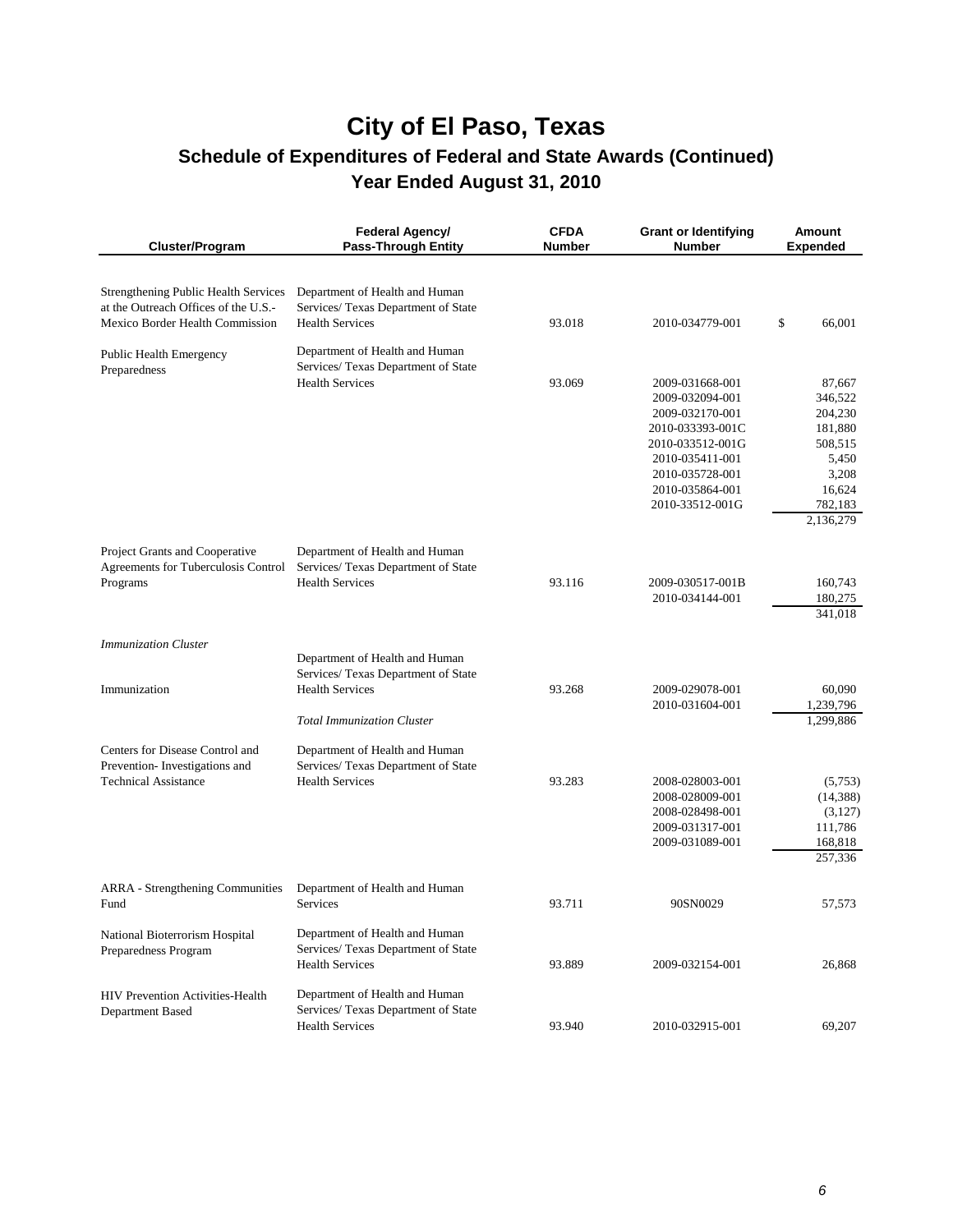| Cluster/Program                                                                                                                                                           | Federal Agency/<br><b>Pass-Through Entity</b>                                                                                                                             | <b>CFDA</b><br>Number | <b>Grant or Identifying</b><br><b>Number</b>                                                                                         | Amount<br><b>Expended</b>                                 |
|---------------------------------------------------------------------------------------------------------------------------------------------------------------------------|---------------------------------------------------------------------------------------------------------------------------------------------------------------------------|-----------------------|--------------------------------------------------------------------------------------------------------------------------------------|-----------------------------------------------------------|
| Epidemiologic Research Studies of<br>Acquired Immunodeficiency<br>Syndrome (AIDS) and Human<br>Immunodeficiency Virus (HIV)<br>Infection in Selected Population<br>Groups | Department of Health and Human<br>Services/ Texas Department of State<br><b>Health Services</b>                                                                           | 93.943                | 2009-030621-001<br>2010-034530-001<br>2010-034570-001B                                                                               | \$<br>70.749<br>114,774<br>191,343<br>376,866             |
| Human Immunodeficiency Virus<br>(HIV)/Acquired Immunodeficiency<br>Virus Syndrome (AIDS) Surveillance                                                                     | Department of Health and Human<br>Services/ Texas Department of State<br><b>Health Services</b>                                                                           | 93.944                | 2009-030646-001<br>2010-034564-001                                                                                                   | 27,430<br>19,817<br>47.247                                |
| Preventive Health and Health<br>Services Block Grant                                                                                                                      | Department of Health and Human<br>Services/ Texas Department of State<br><b>Health Services</b>                                                                           | 93.991                | 2009-028445-001<br>2010-032532-001                                                                                                   | 4,168<br>188,716<br>192,884                               |
| Maternal and Child Health Services<br><b>Block Grant to the States</b>                                                                                                    | Department of Health and Human<br>Services/ Texas Department of State<br><b>Health Services</b>                                                                           | 93.994                | DSHS 2009-029529-001B<br>DSHS 2009-029826-001A<br>DSHS 2010-031630-001A<br>DSHS 2010-032888-001A<br>G410727 TITLE V FY07 (Carryover) | 6,277<br>6,620<br>235,866<br>106,747<br>21,965<br>377,475 |
|                                                                                                                                                                           | <b>Total U.S. Department of Health and Human Services</b>                                                                                                                 |                       |                                                                                                                                      | 5,248,640                                                 |
| Retired and Senior Volunteer<br>Program                                                                                                                                   | Corporation for National and Community<br>Service/ Texas Department of Aging and<br><b>Disability Services</b>                                                            | 94.002                |                                                                                                                                      | 142,829                                                   |
| Foster Grandparent/Senior<br>Companion Cluster<br>Foster Grandparent Program                                                                                              | Corporation for National and Community<br>Service/ Texas Department of Aging and<br><b>Disability Services</b><br><b>Total Corporation for National Community Service</b> | 94.011                |                                                                                                                                      | 482,901<br>625,730                                        |
| <b>High Intensity Drug Trafficking</b><br>Areas Program                                                                                                                   | Executive Office of the President                                                                                                                                         | 95.001                | G09SW0007A<br><b>I8PSWP574</b>                                                                                                       | 2,374,702<br>71,512                                       |
|                                                                                                                                                                           | <b>Total Executive Office of the President</b>                                                                                                                            |                       |                                                                                                                                      | 2,446,214                                                 |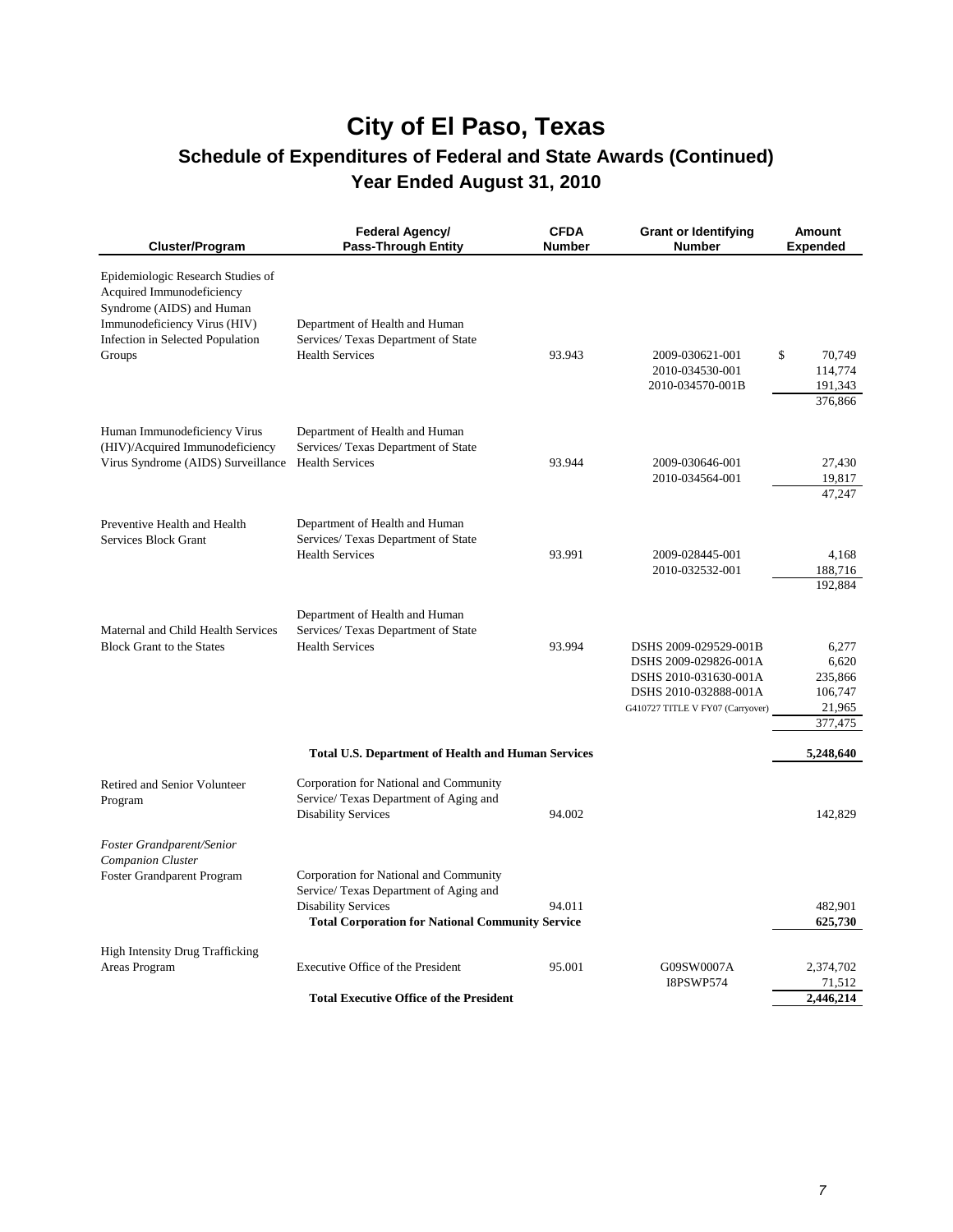| Cluster/Program                                                 | Federal Agency/<br><b>Pass-Through Entity</b>                                         | <b>CFDA</b><br><b>Number</b> | <b>Grant or Identifying</b><br><b>Number</b>          | <b>Amount</b><br><b>Expended</b> |
|-----------------------------------------------------------------|---------------------------------------------------------------------------------------|------------------------------|-------------------------------------------------------|----------------------------------|
| Homeland Security Cluster<br><b>State Domestic Preparedness</b> | U.S. Department of Homeland Security/                                                 |                              |                                                       |                                  |
| <b>Equipment Support Program</b>                                | Texas Department of Public Safety                                                     | 97.004                       | EMW-2005-FG-08972                                     | \$<br>1,610                      |
| Homeland Security Grant Program                                 | U.S. Department of Homeland Security                                                  | 97.067                       | 2009-SS-T9-0064                                       | 549,354                          |
| Homeland Security Grant Program                                 | U.S. Department of Homeland Security/<br>Texas Department of Public Safety            | 97.067                       | <b>Operation Stonegarden</b>                          | 468,483                          |
| Metropolitan Medical Response<br>System                         | U.S. Department of Homeland Security/<br>Texas Department of Public Safety            | 97.071                       | 2007-GE-T7-0024<br>2008-GE-T8-0034<br>2009-SS-T9-0064 | 36,089<br>306,108<br>94,714      |
|                                                                 | <b>Total Homeland Security Cluster</b>                                                |                              |                                                       | 436,911<br>1,456,358             |
| Non-Profit Security Program                                     | U.S. Department of Homeland Security/<br>Texas Department of Public Safety            | 97.008                       | 2008-GE-T8-0034                                       | 5,339,000                        |
| <b>Emergency Management</b><br><b>Performance Grants</b>        | U.S. Department of Homeland Security/<br>Texas Department of Public Safety            | 97.042                       | G220901 FY09<br>10TX-EMPG-0778                        | (58,010)<br>60,697<br>2,687      |
| Assistance to Firefighters<br>Grant                             | U.S. Department of Homeland Security/<br>Texas Department of Public Safety            | 97.044                       | EMW-2005-FG-08972<br>EMW-2007-FP-01230                | 33,353<br>12,500<br>45,853       |
| National Explosives Detection Canine<br>Team Program            | U.S. Department of Homeland Security                                                  | 97.072                       | DTSA20-03-H-00998                                     | 200,500                          |
| <b>State Homeland Security Program</b>                          | U.S. Department of Homeland Security/<br>Texas Department of Public Safety            | 97.073                       | 2007-GE-T7-0024<br>2008-GE-T8-0034                    | 152,539<br>41,668<br>194,207     |
| Law Enforcement Terrorism<br><b>Prevention Program</b>          | U.S. Department of Homeland Security/<br>Texas Department of Public Safety            | 97.074                       | 2007-GE-T7-0024                                       | 210,967                          |
| <b>Buffer Zone Protection Program</b><br>(BZPP)                 | U.S. Department of Homeland Security/<br>Texas Department of Public Safety            | 97.078                       | 07-SR-BZ-24000-04<br>08-SRA-BZ-24000                  | 23,333<br>119,251<br>142,584     |
| Homeland Security Biowatch<br>Program                           | U.S. Department of Homeland Security/<br>Texas Commission on Environmental<br>Quality | 97.091                       | 582-10-86404<br>582-09-86404                          | 148,354<br>107,310               |
|                                                                 |                                                                                       |                              |                                                       | 255,664                          |
|                                                                 | <b>Total U.S. Department of Homeland Security</b>                                     |                              |                                                       | 7,847,820                        |

Total Federal Awards Expended 85,215,173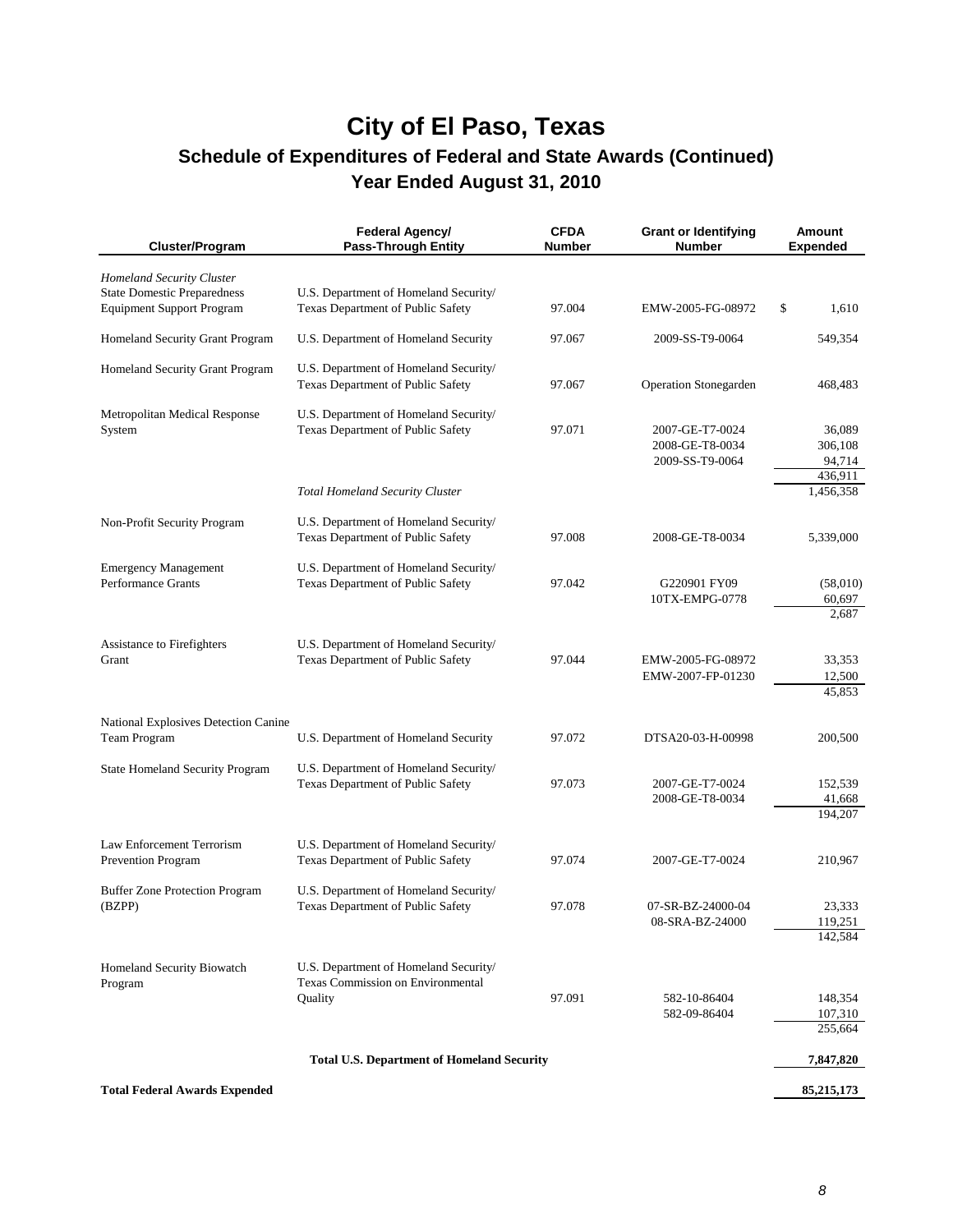| <b>Granting Agency/Grant Program</b>                       | <b>Grant or</b><br><b>Identifying Number</b> | Amount<br><b>Expended</b> |
|------------------------------------------------------------|----------------------------------------------|---------------------------|
|                                                            |                                              |                           |
| <b>Texas State Library &amp; Archive Commission</b>        |                                              |                           |
| Loan Star Libraries Grant                                  | 442-09156                                    | \$<br>816                 |
| Loan Star Libraries Grant                                  | 442-10094                                    | 103,728                   |
|                                                            |                                              | 104,544                   |
| <b>Texas Department of Aging and Disability Services</b>   |                                              |                           |
| Foster Grandparent Program                                 |                                              | 5,000                     |
| <b>Retired Seniors Volunteer Program</b>                   |                                              | 21,031                    |
|                                                            |                                              | 26,031                    |
| <b>Texas Department of State Health Services</b>           |                                              |                           |
| <b>Division for Regulatory Services</b>                    |                                              |                           |
| <b>Environmental Health Group</b>                          | 2007-022828-001                              | 1,393                     |
| El Paso Equipment                                          | 2010-032625-001                              | 9,658                     |
| <b>EMS</b> Local Projects Grant Program                    | 2010-033876-001                              | 28,000                    |
| <b>Total Division for Regulatory Services</b>              |                                              | 39,051                    |
| Division of Prevention and Preparedness                    |                                              |                           |
| Tuberculosis Prevention and Control Program (2009)         | 2009-028588-001A                             | 17,371                    |
| Tuberculosis Prevention and Control Program (2010)         | 2010-032852-001                              | 372,405                   |
| <b>IDCU</b> Flu Lab                                        | 2010-031535-001                              | 4,505                     |
| <b>Animal Friendly Program</b>                             | 2010-032450-001                              | 12,944                    |
| PHP LRN Laboratory Program                                 | 2010-035277-001                              | 367                       |
| <b>Total Division of Prevention and Preparedness</b>       |                                              | 407,592                   |
| Division for Family and Community Health Services          |                                              |                           |
| Title V Fee for Service Program                            | 2010-034122-001A                             | 81,700                    |
| <b>Total Texas Department of State Health Services</b>     |                                              | 528,343                   |
|                                                            |                                              |                           |
| <b>Texas Automobile Theft Prevention Authority</b>         |                                              |                           |
| <b>ATPA Border Partners</b><br><b>ATPA Border Partners</b> | SA-T01-10050-09<br>SA-T01-10050-10           | 30,398                    |
|                                                            |                                              | 1,477,803<br>1,508,201    |
|                                                            |                                              |                           |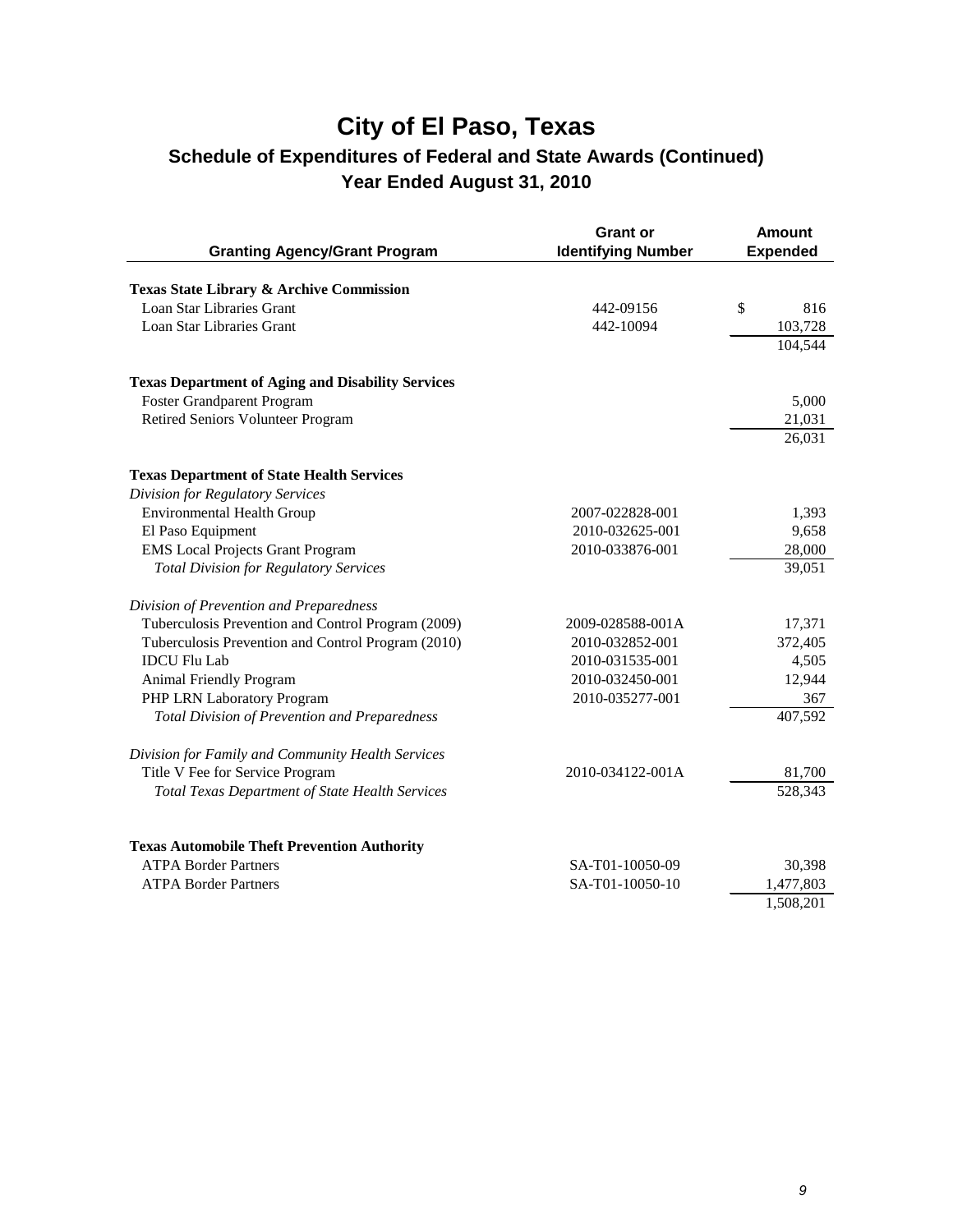| <b>Granting Agency/Grant Program</b>                             | <b>Grant or</b><br><b>Identifying Number</b> | <b>Amount</b><br><b>Expended</b> |
|------------------------------------------------------------------|----------------------------------------------|----------------------------------|
|                                                                  |                                              |                                  |
| <b>Texas Commission on the Arts</b>                              |                                              |                                  |
| <b>Arts Create</b>                                               | 10-31084                                     | \$<br>12,493                     |
| <b>Arts Create</b>                                               | 10-31253                                     | 15,500                           |
| Arts Create: Subgrant                                            | 10-31333                                     | 35,000                           |
| Arts Respond Project: Economic Development                       | 10-31404                                     | 4,000                            |
| Arts Respond Project: Education                                  | 10-31405                                     | 3,000                            |
| Arts Respond Project: Public Safety & Criminal Justice           | 10-31420                                     | 1,500                            |
| Arts Respond Project: Economic Development                       | 10-31592                                     | 1,500                            |
|                                                                  |                                              | 72,993                           |
| <b>Texas Department of Housing and Community Affairs</b>         |                                              |                                  |
| Homeless Housing and Services Program (HHDP)                     | 63100000887                                  | 553,565                          |
| <b>Texas Department of Public Safety - Division of Emergency</b> |                                              |                                  |
| <b>Management/ Office of the Governor</b>                        |                                              |                                  |
| Local Border Security Program                                    | LBSP-08-009                                  | 1,131                            |
| Border Security Equipment and Technology Program                 | <b>BSET-08-002</b>                           | 299.754                          |
| Border Security Equipment and Technology Program                 | <b>BSET-08-004</b>                           | 398,900                          |
|                                                                  |                                              | 699,785                          |
| <b>Total State Awards Expended</b>                               |                                              | 3,493,462                        |
| <b>Total Federal and State Awards Expended</b>                   |                                              | 88,708,635                       |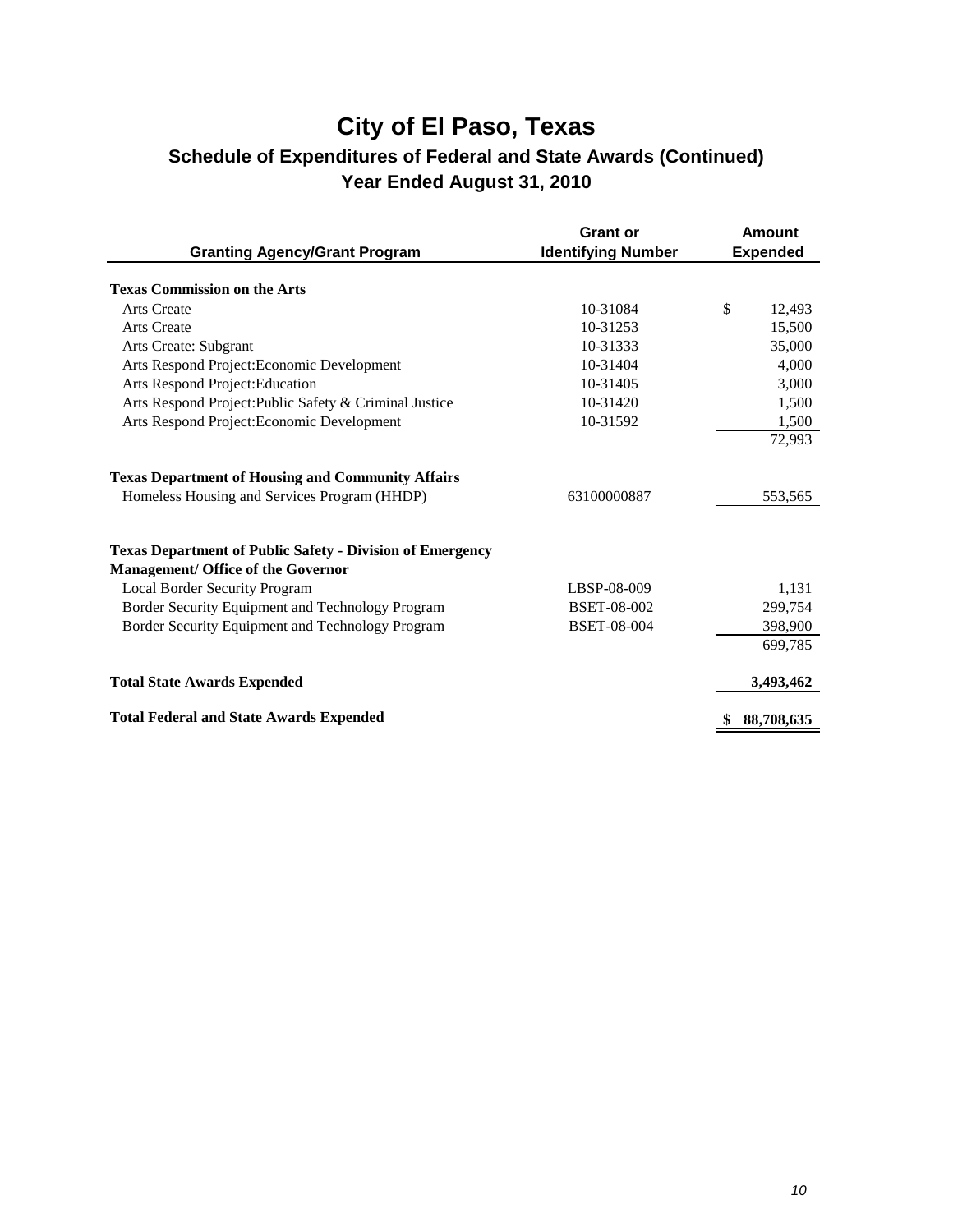#### *Notes to Schedule*

1. This schedule includes the federal and state awards activity of all federal and state financial assistance programs of the City of El Paso, Texas, and is presented on the cash basis of accounting, except for the FAA Airport Improvement grant and the FTA Capital and Planning grants, which use the full accrual basis of accounting. The information in this schedule is presented in accordance with the requirements of OMB Circular A-133, *Audits of States, Local Governments, and Non-Profit Organizations*. Therefore, some amounts presented in this schedule may differ from amounts presented in, or used in the preparation of, the basic financial statements.

The accompanying schedule of expenditures of federal and state awards presents activity of all federal and state financial assistance programs of the City for the year ended August 31, 2010, except for the financial assistance received by the Public Service Board – El Paso Water Utilities. The City's reporting entity is defined in note 1(A) of the City's basic financial statements. Federal and state awards received directly from federal and state agencies, as well as federal and state financial assistance passed through other entities, are included on the schedule of expenditures of federal and state awards.

- 2. Amounts reported in the accompanying schedule of expenditures of federal and state awards may not agree with the amounts reported in the related federal and state financial reports filed with grantor agencies because of accruals that would be included in the subsequent reports filed with the agencies.
- 3. Of the federal and state expenditures presented in this schedule, the City provided federal awards to subrecipients as follows:

|                                                                    | <b>CFDA</b>   |                     | <b>Amount</b>   |
|--------------------------------------------------------------------|---------------|---------------------|-----------------|
| Program                                                            | <b>Number</b> | <b>Subrecipient</b> | <b>Provided</b> |
| <b>State Subrecipient Awards</b>                                   |               |                     |                 |
| Arts Create/Arts Respond Programs<br>Homeless Housing and Services | N/A           | Various             | 56,400          |
| Program (HHDP)                                                     | N/A           | Various             | 553,565         |
| <b>Total State Subrecipient Awards</b>                             |               |                     | 609.965         |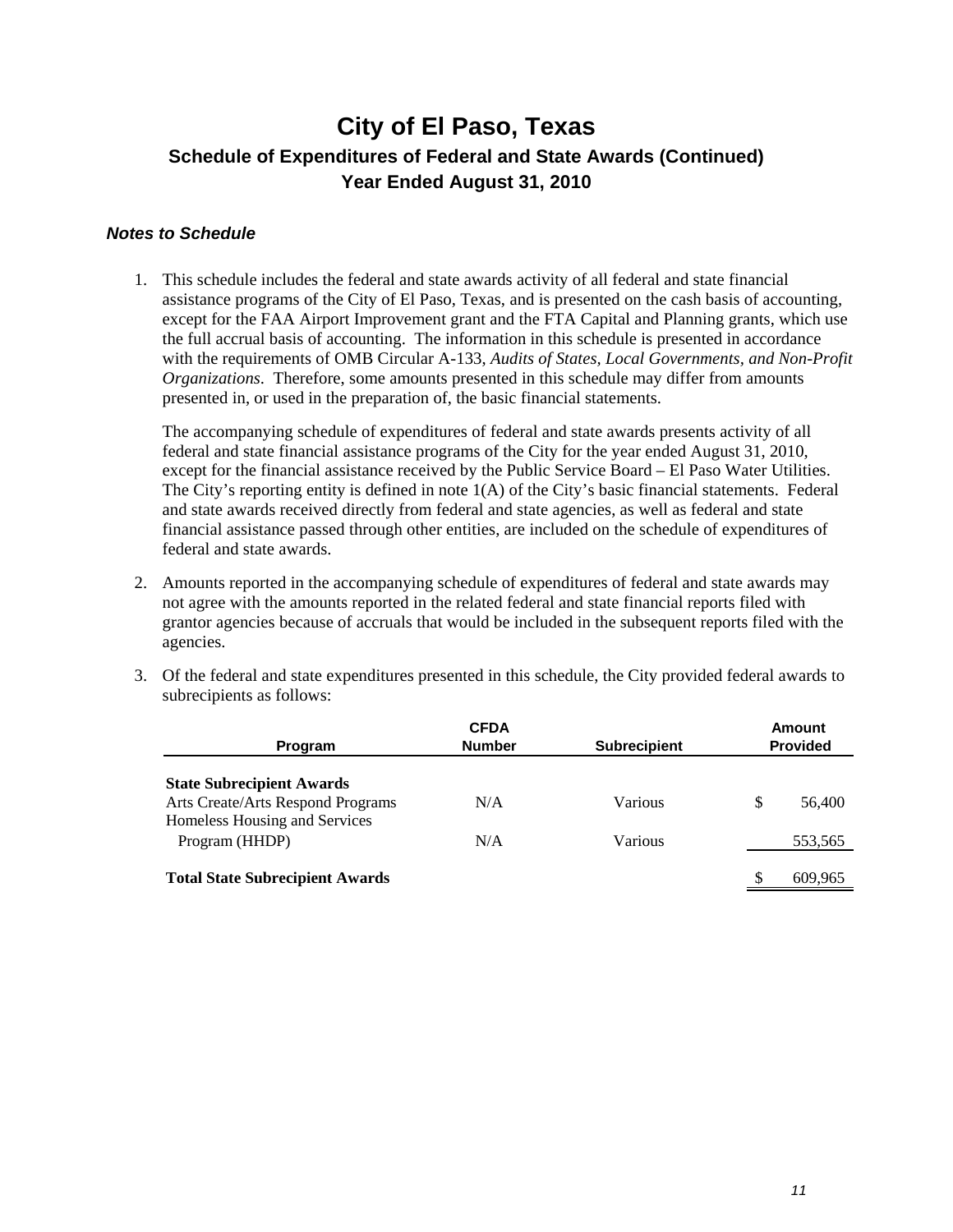| Program                                                                                                                     | <b>CFDA</b><br><b>Number</b> | <b>Subrecipient</b>      | Amount<br><b>Provided</b> |
|-----------------------------------------------------------------------------------------------------------------------------|------------------------------|--------------------------|---------------------------|
| <b>Federal Subrecipient Awards</b><br><b>CDBG</b> Entitlement Cluster<br><b>Community Development Block</b>                 |                              |                          |                           |
| <b>Grants/Entitlement Grants</b>                                                                                            | 14.218                       | Various                  | \$<br>1,566,021           |
| <b>ARRA</b> - Community Development<br><b>Block Grant ARRA Entitlement Grants</b><br><b>Total CDBG Entitlement Cluster</b>  | 14.253                       | Various                  | 350,000<br>1,916,021      |
| <b>Emergency Shelter Grants Program</b><br><b>ARRA</b> - Housing Opportunities for                                          | 14.231                       | Various<br>International | 313,069                   |
| Persons with AIDs                                                                                                           | 14.241                       | <b>AIDS</b> Empowerment  | 293,258                   |
| <b>Empowerment Zones Program</b>                                                                                            | 14.244                       | Various                  | 2,368,070                 |
| <b>ARRA</b> - Homelessness Prevention<br>and Rapid Re-Housing Program (HPRP)<br><b>ARRA</b> - Promotion of the Arts- Grants | 14.257                       | Various                  | 1,014,967                 |
| to Organizations and Individuals<br>ARRA - Energy Efficiency and                                                            | 45.024                       | Various                  | 90,000                    |
| <b>Conservation Block Grant Program</b>                                                                                     | 81.128                       | El Paso Water Utilities  | 36,428                    |
| <b>Total Federal Subrecipient Awards</b>                                                                                    |                              |                          | 6,031,813                 |

4. The City administers federal loan programs. These programs are initiated with a grant of federal funds and are sustained after the original money is distributed in loans by using principal payments for subsequent loans to qualified borrowers. The interest received is considered to be program income and is used to pay administrative costs associated with the programs as well as for subsequent loans. As of August 31, 2010, outstanding principal balances of these loans were as follows:

| <b>Federal Grantor/Program Title</b>                         | <b>CFDA</b><br><b>Number</b> | Loans<br><b>Receivable</b><br><b>Principal</b> |
|--------------------------------------------------------------|------------------------------|------------------------------------------------|
| Department of Housing and Urban Development:                 |                              |                                                |
|                                                              |                              |                                                |
| <b>Community Development Block Grants/Entitlement Grants</b> | 14.218                       | 8,801,354<br>-S                                |
| <b>HOME</b> Investment Partnerships Program                  | 14.239                       | 26,415,987                                     |
| <b>Empowerment Zones Program</b>                             | 14.244                       | 2,096,206                                      |
| Total revolving loans                                        |                              | 37, 313, 547                                   |
|                                                              |                              |                                                |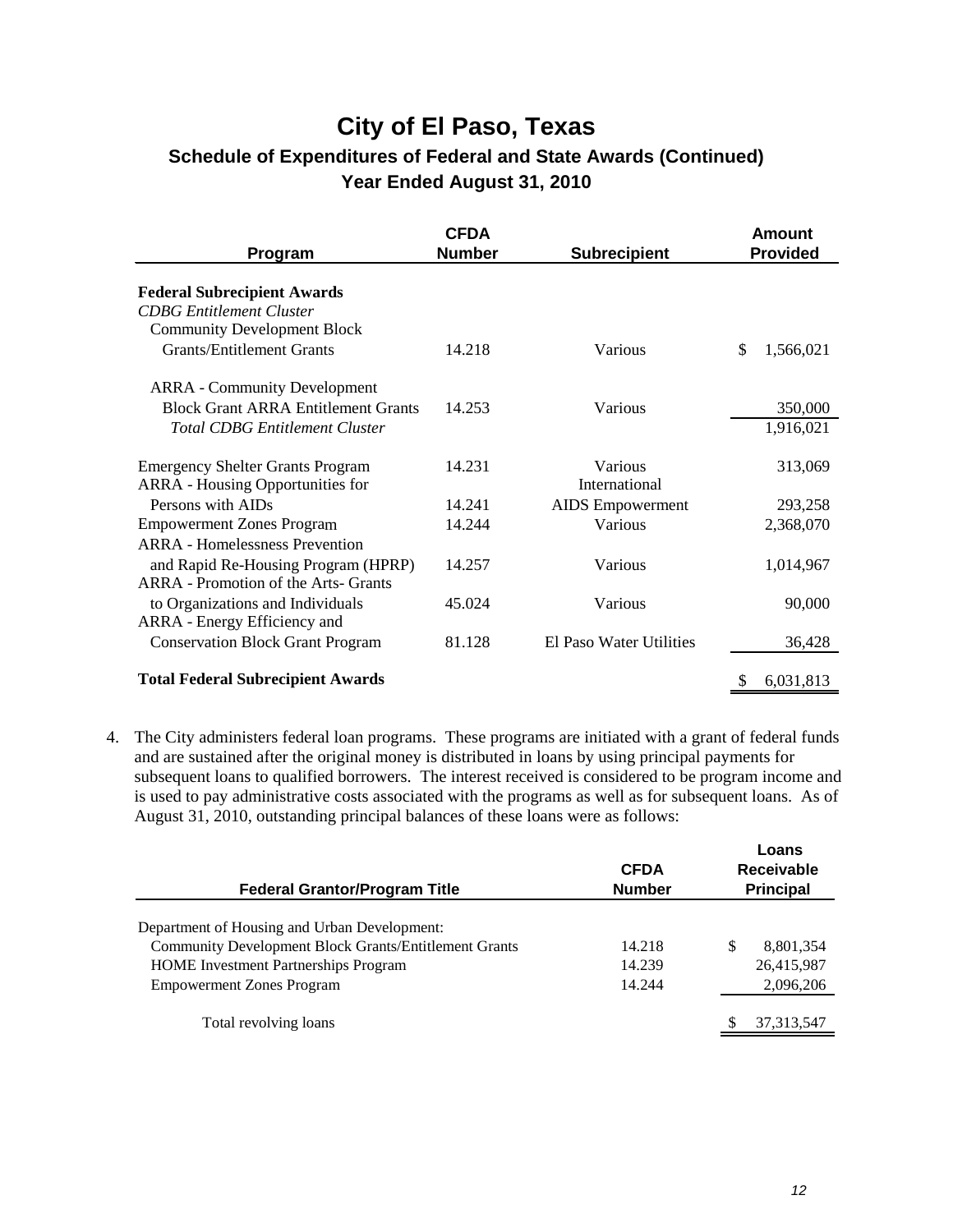- 5. During fiscal year ended August 31, 1992, the City received a \$3,000,000 federal loan for construction work on the International Zaragosa Bridge. The balance of the loan at August 31, 2010 is \$1,150,000.
- 6. The accompanying schedule reflects certain adjustments resulting from fiscal adjustments to closed grants and transfers between grants. As a result, certain grants show negative expenditures.
- 7. Federal and state financial assistance programs are reported in the City's financial statements primarily in the Community Development Block Grants and Nonmajor Governmental Funds. Certain programs are included in the enterprise funds, of which certain grants are reported as capital contributions in the Income (Loss) Before Capital Contributions and Transfers section of the Statement of Revenues, Expenses, and Changes in Fund Net Assets (Deficit) Proprietary Funds.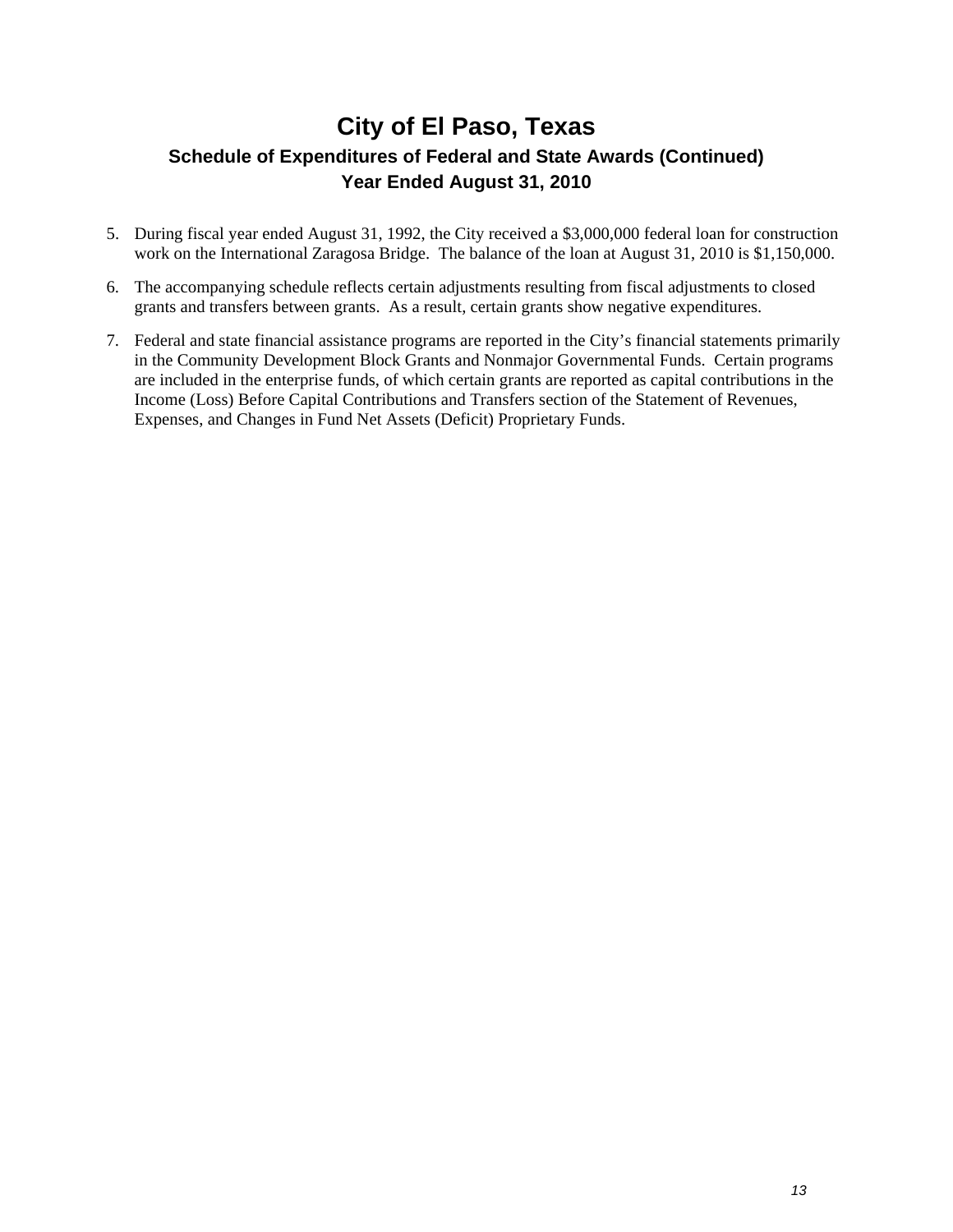

#### **Independent Accountants' Report on Internal Control Over Financial Reporting and on Compliance and Other Matters Based on an Audit of the Financial Statements Performed in Accordance with**  *Government Auditing Standards* **and the State of Texas** *Uniform Grant Management Standards*

The Honorable Mayor and Members of the City Council City of El Paso, Texas El Paso, Texas

We have audited the financial statements of the governmental activities, the business-type activities, the discretely presented component unit, each major fund, and the aggregate remaining fund information of the City of El Paso, Texas (the City) as of and for the year ended August 31, 2010, which collectively comprise the City's basic financial statements, and have issued our report thereon dated February 28, 2011, which contained a reference to the reports of other accountants. We conducted our audit in accordance with auditing standards generally accepted in the United States of America and the standards applicable to financial audits contained in *Government Auditing Standards*, issued by the Comptroller General of the United States and the State of Texas *Uniform Grant Management Standards*, issued by the Governor's Office of Budget and Planning. The financial statements of the El Paso City Employees' Pension Fund, a component unit included in the financial statements of the aggregate remaining fund information, were not audited in accordance with *Government Auditing Standards* and the State of Texas *Uniform Grant Management Standards*. Other accountants audited the financial statements of the El Paso Firemen and Policemen's Pension Fund and the Public Service Board - El Paso Water Utilities, as described in our report on the City's financial statements. This report does not include the results of the other accountants' testing of internal control over financial reporting or compliance and other matters that are reported on separately by those accountants. The financial statements of the El Paso Firemen and Policemen's Pension Fund, a component unit included in the financial statements of the aggregate remaining fund information, were not audited in accordance with *Government Auditing Standards* and the State of Texas *Uniform Grant Management Standards*. The financial statements of the Public Service Board - El Paso Water Utilities were not audited in accordance with the State of Texas *Uniform Grant Management Standards*.

#### **Internal Control Over Financial Reporting**

In planning and performing our audit, we considered the City's internal control over financial reporting as a basis for designing our auditing procedures for the purpose of expressing our opinions on the financial statements, but not for the purpose of expressing an opinion on the effectiveness of the City's internal control over financial reporting. Accordingly, we do not express an opinion on the effectiveness of the City's internal control over financial reporting.



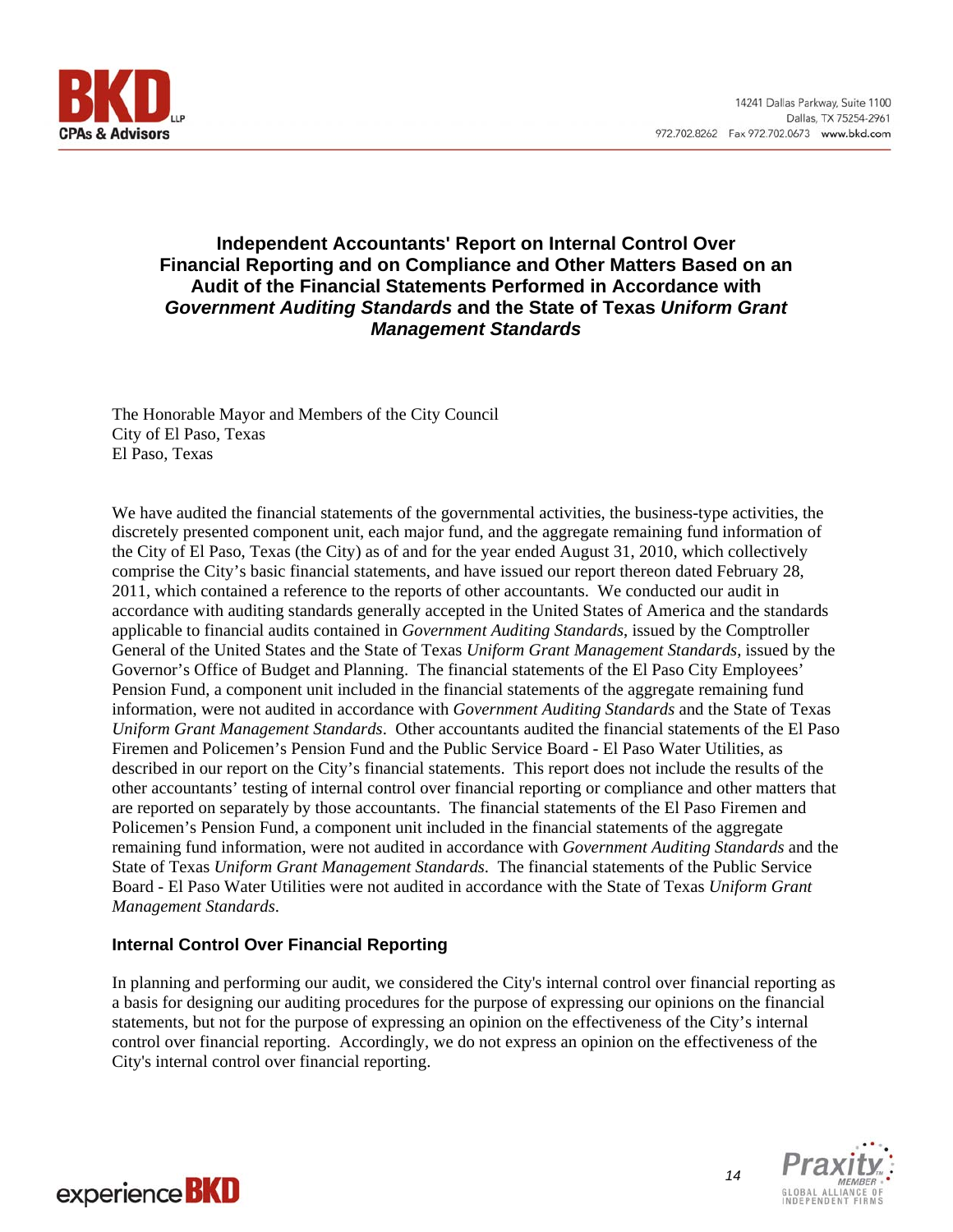The Honorable Mayor and Members of the City Council City of El Paso, Texas Page 2

A deficiency in internal control exists when the design or operation of a control does not allow management or employees, in the normal course of performing their assigned functions, to prevent or detect and correct misstatements on a timely basis. A material weakness is a deficiency, or a combination of deficiencies, in internal control such that there is a reasonable possibility that a material misstatement of the City's financial statements will not be prevented or detected and corrected on a timely basis.

Our consideration of internal control over financial reporting was for the limited purpose described in the first paragraph of this section and would not necessarily identify all deficiencies in internal control that might be deficiencies, significant deficiencies or material weaknesses. We did not identify any deficiencies in internal control over financial reporting that we consider to be material weaknesses as defined above

#### **Compliance and Other Matters**

As part of obtaining reasonable assurance about whether the City's financial statements are free of material misstatement, we performed tests of its compliance with certain provisions of laws, regulations, contracts and grant agreements, noncompliance with which could have a direct and material effect on the determination of financial statement amounts. However, providing an opinion on compliance with those provisions was not an objective of our audit and, accordingly, we do not express such an opinion. The results of our tests disclosed no instances of noncompliance or other matters that are required to be reported under *Government Auditing Standards* or the State of Texas *Uniform Grant Management Standards.*

We noted certain matters that we reported to the City's management in a separate letter dated February 28, 2011.

This report is intended solely for the information and use of the Mayor, City Council, and management of the City, the federal cognizant agency, other federal and state awarding agencies and pass-through entities and is not intended to be and should not be used by anyone other than these specified parties.

**BKD,LLP** 

February 28, 2011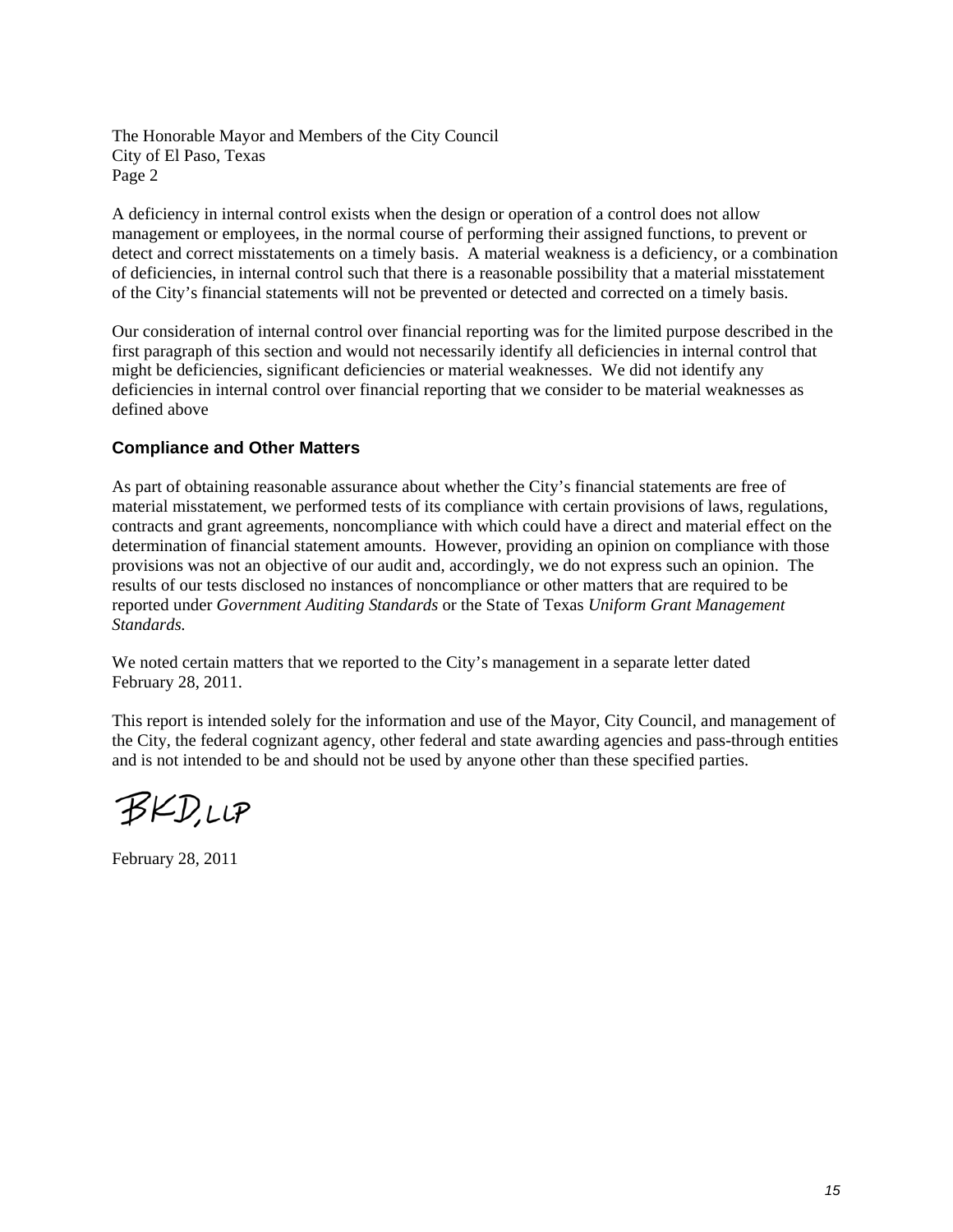

#### **Independent Accountants' Report on Compliance with Requirements That Could Have a Direct and Material Effect on Each Major Federal and State Program and on Internal Control Over Compliance and Schedule of Expenditures of Federal and State Awards in Accordance with OMB Circular A-133 and the State of Texas**  *Uniform Grant Management Standards*

The Honorable Mayor and Members of the City Council City of El Paso, Texas El Paso, Texas

#### **Compliance**

We have audited the compliance of the City of El Paso, Texas (the City) with the types of compliance requirements described in the U.S. Office of Management and Budget (OMB) *Circular A-133 Compliance Supplement* and the State of Texas *Uniform Grant Management Standards* that could have a direct and material effect on each of its major federal and state programs for the year ended August 31, 2010. The City's major federal and state programs are identified in the summary of auditor's results section of the accompanying schedule of findings and questioned costs. Compliance with the requirements of laws, regulations, contracts and grants applicable to each of its major federal and state programs is the responsibility of the City's management. Our responsibility is to express an opinion on the compliance of the City based on our audit.

The City's basic financial statements include operations of the Public Service Board –El Paso Water Utilities (EPWU), a discretely presented component unit of the City, which received \$8,149,944 in federal awards which are not included in the schedule during the year ended August 31, 2010. Our audit, described below, did not include the operations of the EPWU because the component unit engaged other accountants to perform an audit in accordance with OMB Circular A-133.

We conducted our audit of compliance in accordance with auditing standards generally accepted in the United States of America; the standards applicable to financial audits contained in *Government Auditing Standards*, issued by the Comptroller General of the United States; and OMB Circular A-133, *Audits of States, Local Governments, and Non-Profit Organizations*, and the State of Texas *Uniform Grant Management Standards*. Those standards, OMB Circular A-133 and the Texas Uniform Grant Management Standards require that we plan and perform the audit to obtain reasonable assurance about whether noncompliance with the types of compliance requirements referred to above that could have a direct and material effect on a major federal or state program occurred. An audit includes examining, on a test basis, evidence about the City's compliance with those requirements and performing such other procedures as we considered necessary in the circumstances. We believe that our audit provides a reasonable basis for our opinion. Our audit does not provide a legal determination on the City's compliance with those requirements.



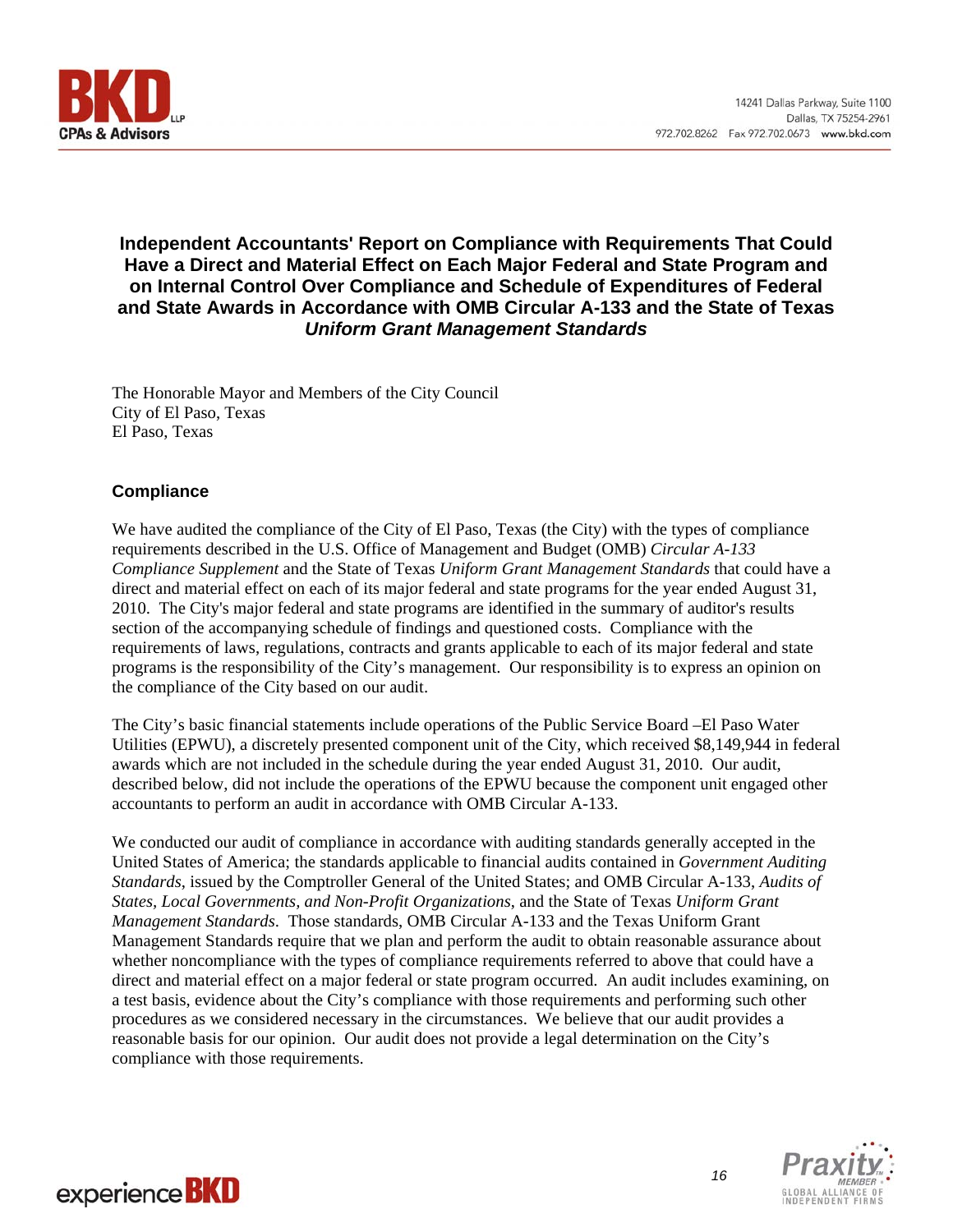The Honorable Mayor and Members of the City Council City of El Paso, Texas Page 2

In our opinion, the City complied, in all material respects, with the compliance requirements referred to above that could have a direct and material effect on each of its major federal and state programs for the year ended August 31, 2010. However, the results of our auditing procedures disclosed instances of noncompliance with those requirements that are required to be reported in accordance with OMB Circular A-133 and the State of Texas *Uniform Grant Management Standards* and which are described in the accompanying schedule of findings and questioned costs as items 2010-01, 2010-02 and 2010-03.

#### **Internal Control Over Compliance**

The management of the City is responsible for establishing and maintaining effective internal control over compliance with the requirements of laws, regulations, contracts and grants applicable to federal and state programs. In planning and performing our audit, we considered the City's internal control over compliance with the requirements that could have a direct and material effect on a major federal or state program in order to determine our auditing procedures for the purpose of expressing our opinion on compliance and to test and report on internal control over compliance in accordance with OMB Circular A-133 and the State of Texas *Uniform Grant Management Standards*, but not for the purpose of expressing an opinion on the effectiveness of internal control over compliance. Accordingly, we do not express an opinion on the effectiveness of the City's internal control over compliance.

A deficiency in internal control over compliance exists when the design or operation of a control over compliance does not allow management or employees, in the normal course of performing their assigned functions, to prevent, or detect and correct, noncompliance with a type of compliance requirement of a federal or state program on a timely basis. A material weakness in internal control over compliance is a deficiency, or combination of deficiencies, in internal control over compliance such that there is a reasonable possibility that material noncompliance with a type of compliance requirement of a federal or state program will not be prevented, or detected and corrected, on a timely basis.

Our consideration of internal control over compliance was for the limited purpose described in the first paragraph of this section and was not designed to identify all deficiencies in internal control over compliance that might be deficiencies, significant deficiencies or material weaknesses. We did not identify any deficiencies in internal control over compliance that we consider to be material weaknesses, as defined above. However, we identified certain deficiencies in internal control over compliance that we considered to be significant deficiencies as described in the accompanying schedule of findings and questioned costs as items 2010-01, 2010-02 and 2010-03. A significant deficiency in internal control over compliance is a deficiency, or a combination of deficiencies, in internal control over compliance with a type of compliance requirement of a federal or state program that is less severe than a material weakness in internal control over compliance, yet important enough to merit attention by those charged with governance.

The City's responses to the findings identified in our audit are described in the accompanying schedule of findings and questioned costs. We did not audit the City's responses and, accordingly, we express no opinion on the responses.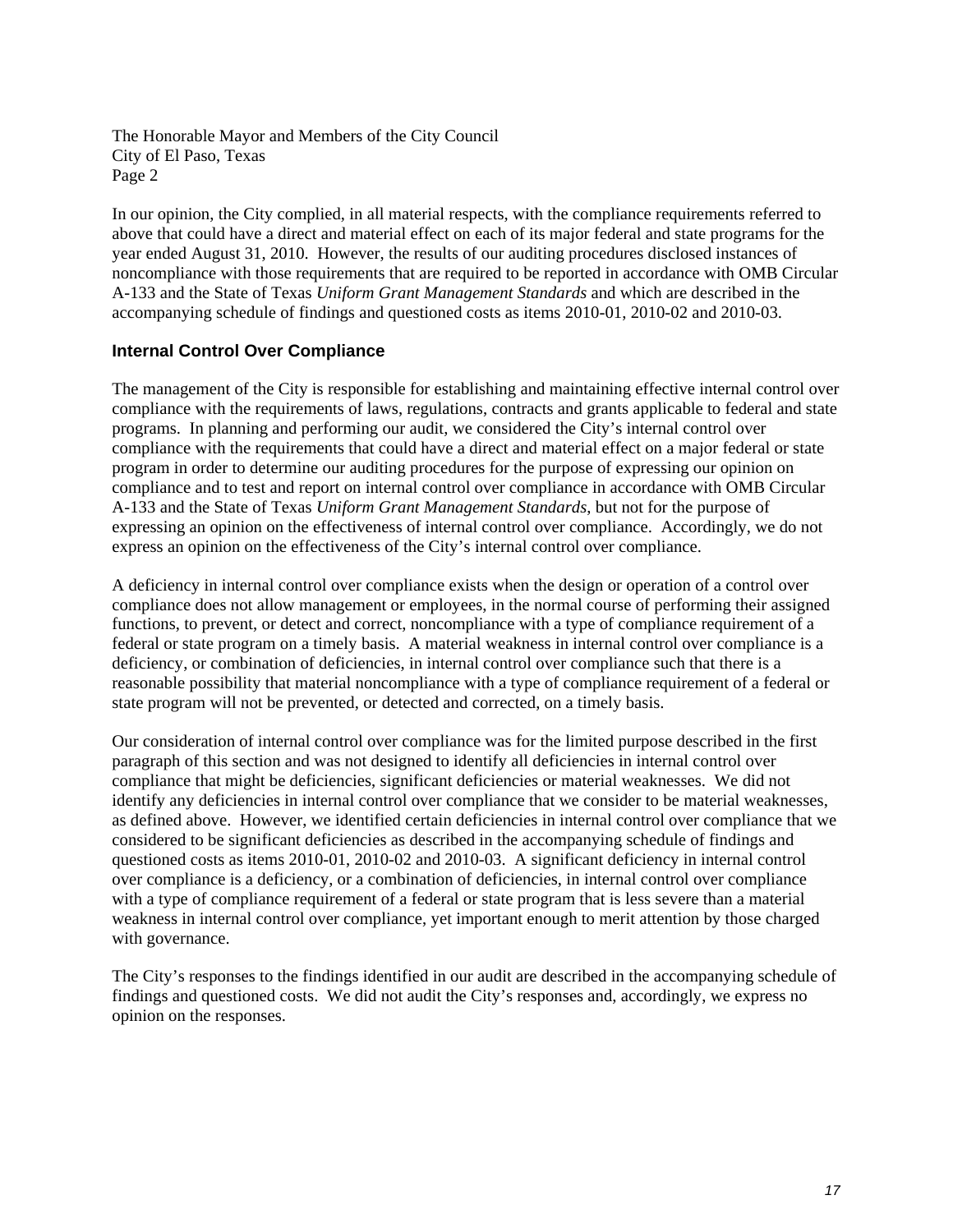The Honorable Mayor and City Council City of El Paso, Texas Page 3

#### **Schedule of Expenditures of Federal and State Awards**

We have audited the financial statements of the governmental activities, the business-type activities, the discretely presented component unit, each major fund, and the aggregate remaining fund information of the City of El Paso, Texas as of and for the year ended August 31, 2010, and have issued our report thereon dated February 28, 2011, which contained a reference to the reports of other accountants. Our audit was performed for the purpose of forming opinions on the financial statements that collectively comprise the City's basic financial statements. The accompanying schedule of expenditures of federal and state awards is presented for purposes of additional analysis as required by OMB Circular A-133 and the State of Texas *Uniform Grant Management Standards* and is not a required part of the basic financial statements. Such information has been subjected to the auditing procedures applied in the audit of the basic financial statements and, in our opinion, is fairly stated, in all material respects, in relation to the basic financial statements taken as a whole.

This report is intended solely for the information and use of the Mayor, City Council, and management of the City, the federal and state cognizant agencies, other federal and state awarding agencies and passthrough entities and is not intended to be and should not be used by anyone other than these specified parties.

BKD.LLP

June 23, 2011, except for the paragraph on the Schedule of Expenditures of Federal Awards which is February 28, 2011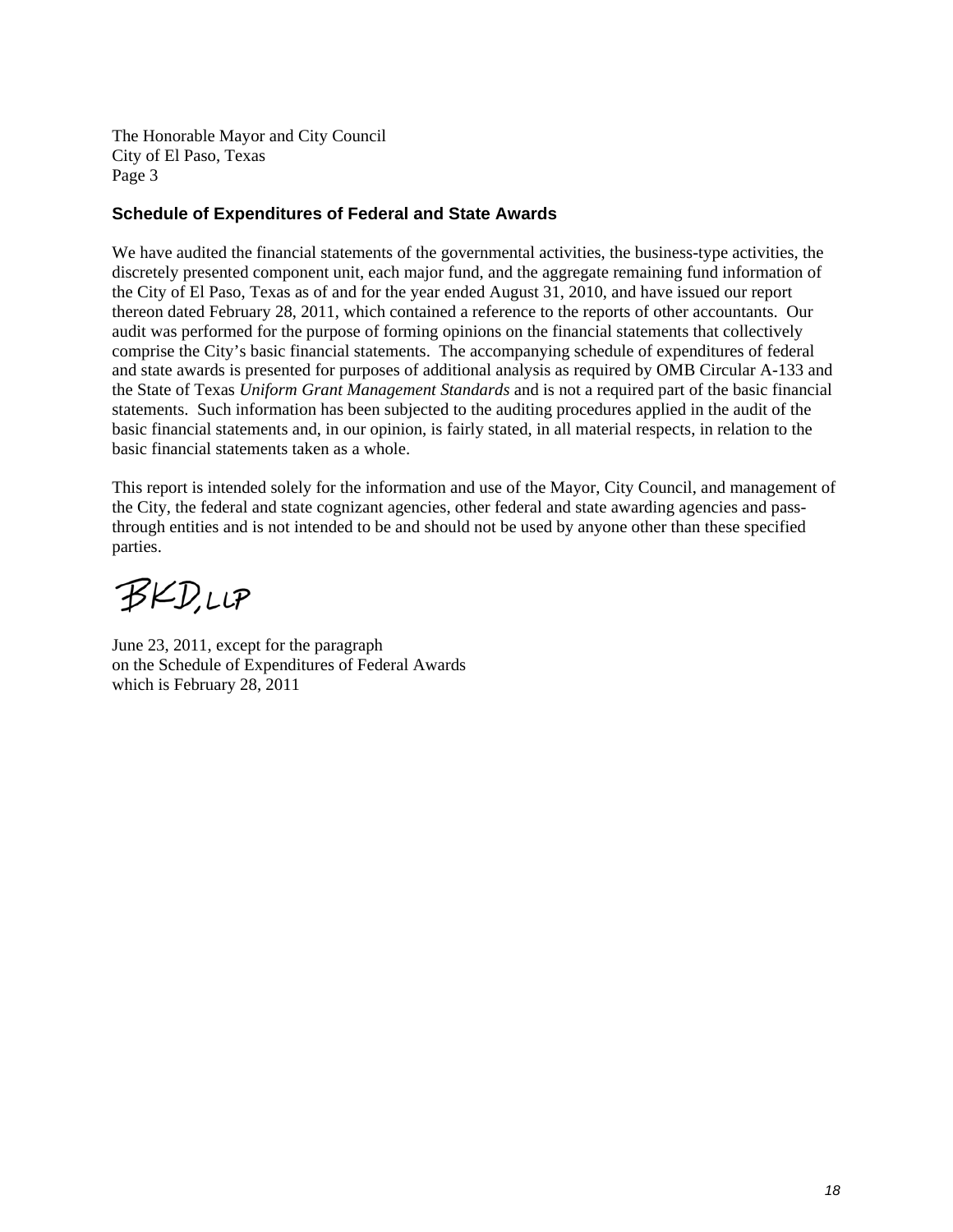#### *Summary of Auditor's Results*

| 1. | The opinions expressed in the independent accountants' report were:                                                         |           |         |            |                |
|----|-----------------------------------------------------------------------------------------------------------------------------|-----------|---------|------------|----------------|
|    | $\boxtimes$ Unqualified                                                                                                     | Qualified | Adverse | Disclaimed |                |
| 2. | The independent accountants' report on internal control over financial reporting disclosed:<br>Significant deficiency(ies)? |           |         | $\Box$ Yes | $\boxtimes$ No |
|    | Material weakness(es)?                                                                                                      |           |         | l Yes      | $\boxtimes$ No |
| 3. | Noncompliance considered material to the financial statements<br>was disclosed by the audit?                                |           |         | Yes        |                |

#### *Federal Awards*

4. The independent accountants' report on internal control over compliance with requirements applicable to major federal awards programs disclosed:

|            | $\Box$ No       |
|------------|-----------------|
|            |                 |
| $\Box$ Yes | $\boxtimes$ No  |
|            | $\boxtimes$ Yes |

5. The opinions expressed in the independent accountants' report were:

| $\boxtimes$ Unqualified | $\Box$ Qualified | Adverse | $\Box$ Disclaimed |
|-------------------------|------------------|---------|-------------------|
|-------------------------|------------------|---------|-------------------|

6. The audit disclosed findings required to be reported by OMB Circular A-133?  $\boxtimes$  Yes  $\Box$  No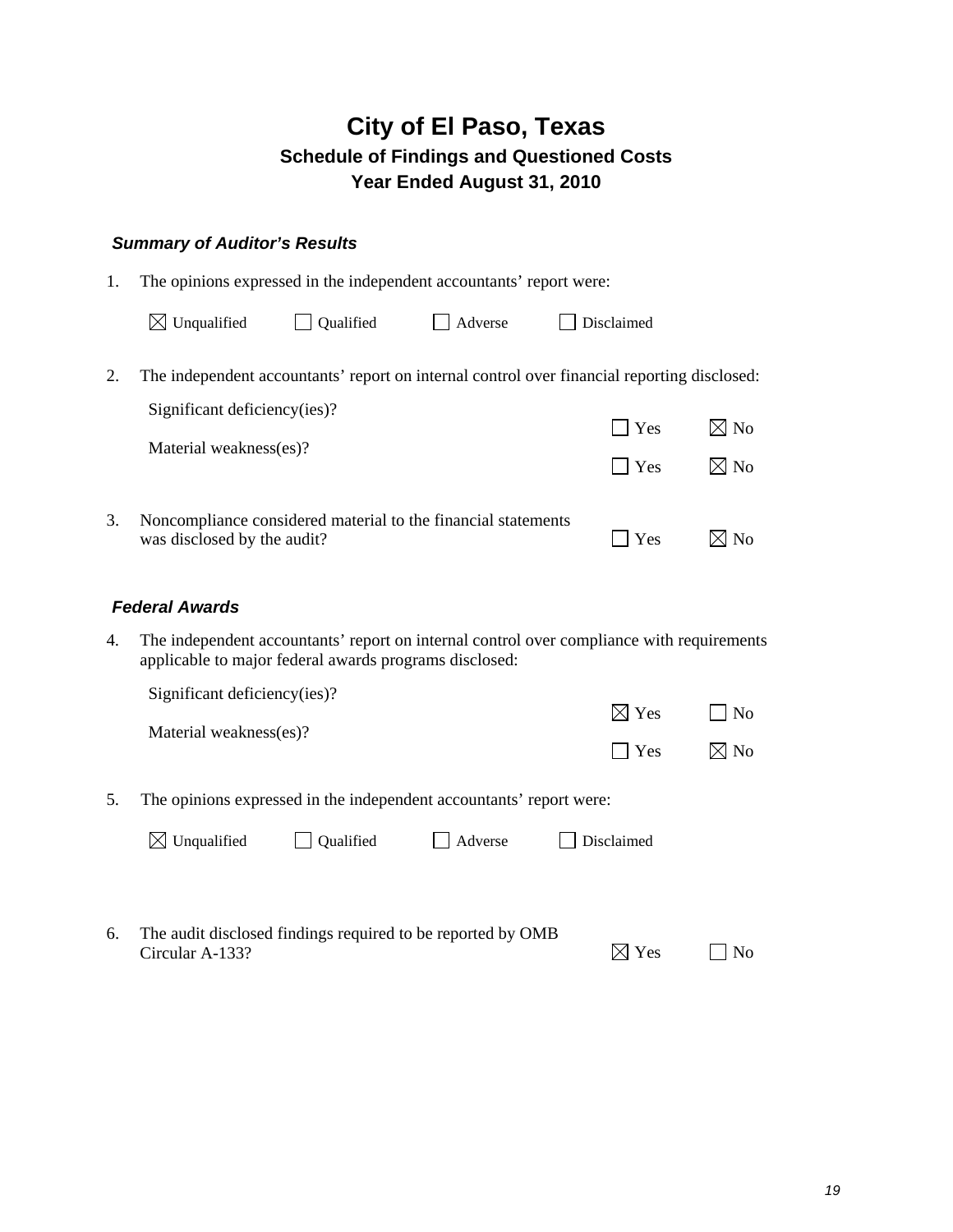7. The City's major federal programs were:

| <b>Cluster/Program</b>                                                | <b>CFDA Number</b> |
|-----------------------------------------------------------------------|--------------------|
| <b>CDBG</b> - Entitlement Grants Cluster                              |                    |
| <b>Community Development Block Grants/Entitlement Grants</b>          | 14.218             |
| <b>ARRA-Community Development Block Grant ARRA Entitlement Grants</b> | 14.253             |
| Highway Planning and Construction Cluster                             | 20.205             |
| Federal Transit Cluster                                               |                    |
| Federal Transit - Formula Grants                                      | 20.507             |
| ARRA - Federal Transit - Formula Grants                               | 20.507             |
| Non-Profit Security Program                                           | 97.008             |

8. The threshold used to distinguish between Type A and Type B programs as those terms are defined in OMB Circular A-133 was \$2,556,455

| The City qualified as a low-risk auditee as that term is defined in |                 |           |
|---------------------------------------------------------------------|-----------------|-----------|
| <b>OMB</b> Circular A-133?                                          | $\boxtimes$ Yes | $\Box$ No |

#### *State Awards*

10. The independent accountants' report on internal control over compliance with requirements applicable to major state awards programs disclosed:

Significant deficiency(ies)?

Material weakness(es)?

11. The opinions expressed in the independent accountants' report on compliance with requirements applicable to major state awards were:

| $\boxtimes$ Unqualified | Oualified                                                           | Adverse | Disclaimed |
|-------------------------|---------------------------------------------------------------------|---------|------------|
|                         | . The audit disclosed findings required to be reported by the State |         |            |

12. The audit disclosed findings required to be reported by the State of Texas *Uniform Grant Management Standards*:  $\boxtimes$  Yes  $\Box$  No

 $\boxtimes$  Yes  $\Box$  No

 $\Box$  Yes  $\boxtimes$  No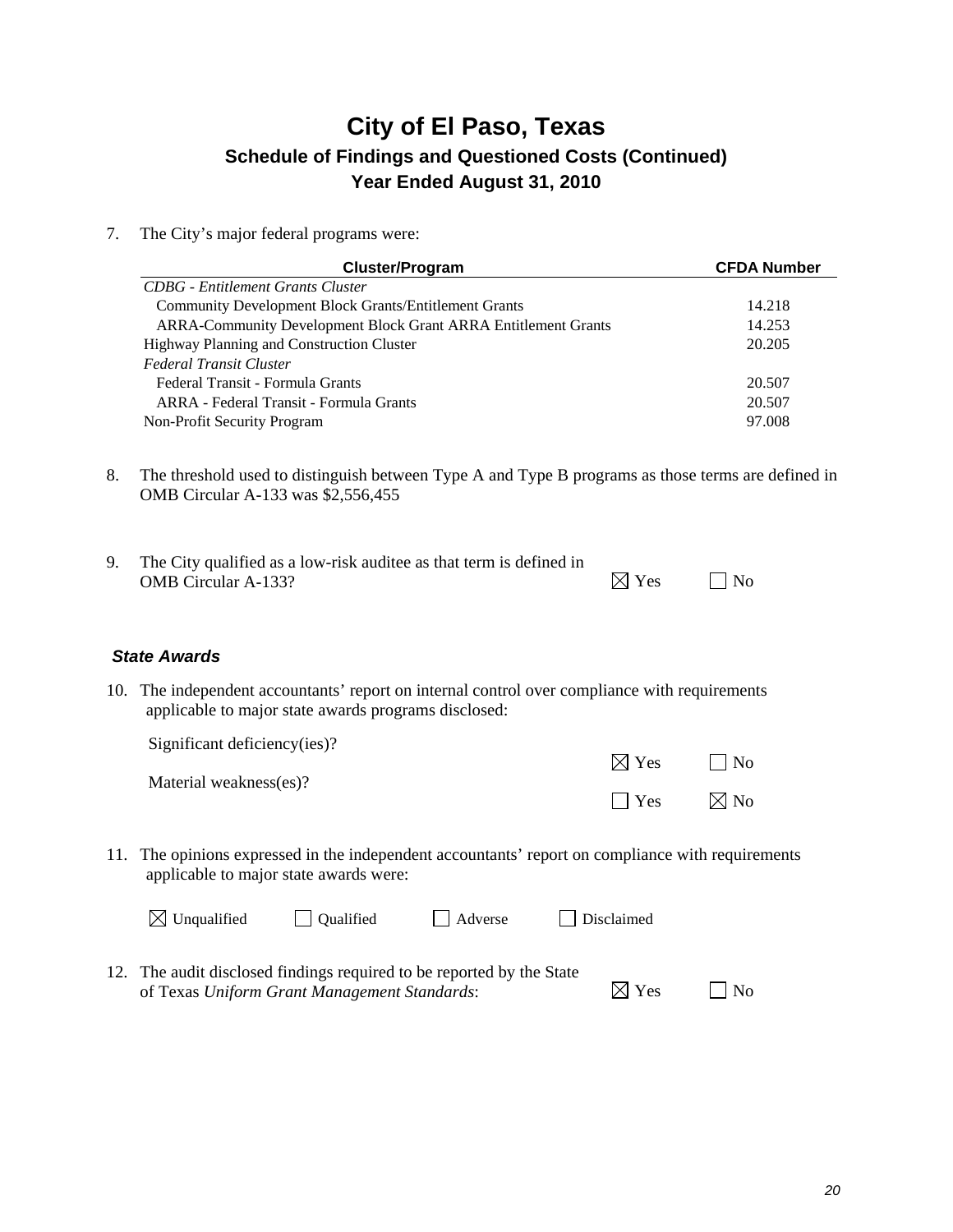13. The City's major state programs were:

| <b>Cluster/Program</b>                                                          |                |    |
|---------------------------------------------------------------------------------|----------------|----|
| <b>ATPA Border Partners</b><br>Border Security Equipment and Technology Program |                |    |
| Homeless Housing and Services Program (HHDP)                                    |                |    |
| 14. The City qualified as a low-risk auditee as that term is defined in         |                |    |
| the State of Texas Uniform Grant Management Standards?                          | $\times$ l Yes | N٥ |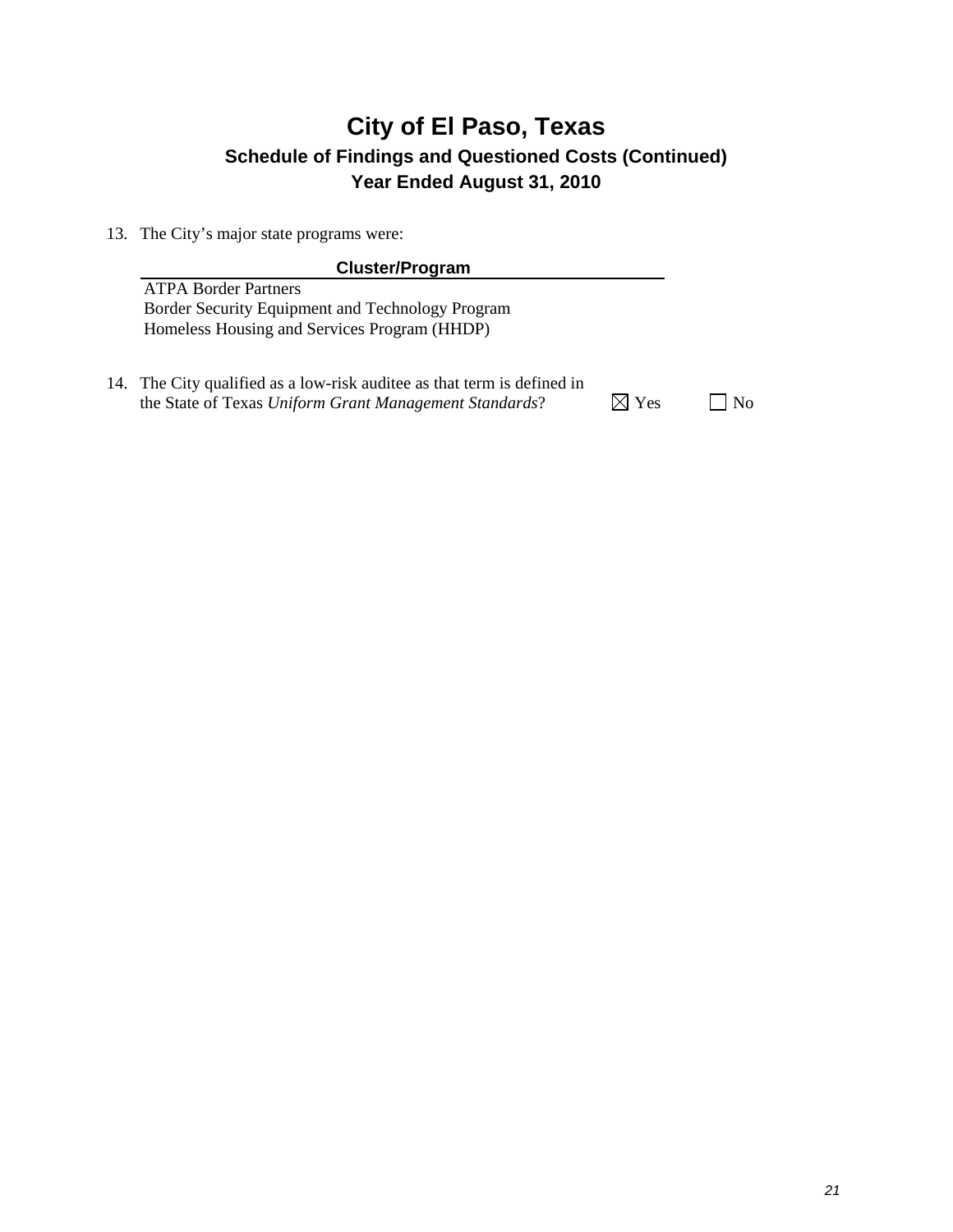**Findings Required to be Reported by** *Government Auditing Standards* 

No matters are reportable.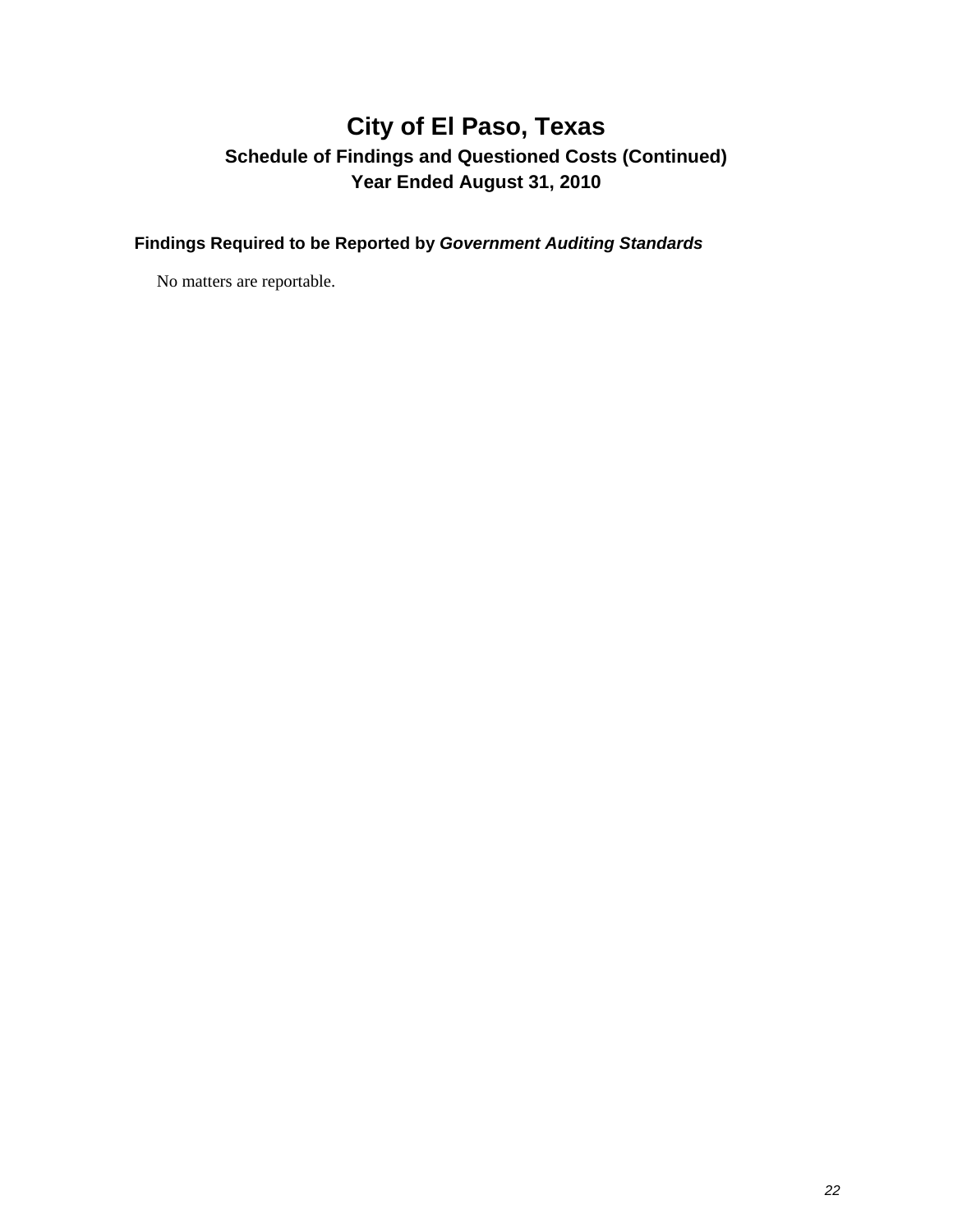#### **Findings Required to be Reported by OMB Circular A-133**

| <b>Reference</b><br><b>Number</b> | <b>Finding</b>                                                                                                                                                                                                                                                                                              | Questioned<br><b>Costs</b> |
|-----------------------------------|-------------------------------------------------------------------------------------------------------------------------------------------------------------------------------------------------------------------------------------------------------------------------------------------------------------|----------------------------|
| 2010-01                           | <b>CDBG</b> – Entitlement Grants Cluster<br><b>ARRA</b> – Community Development Block Grant<br><b>ARRA Entitlement Grants</b><br>CFDA No. 14.253<br><b>U.S. Department of Housing and Urban Development</b><br><b>Subrecipient Monitoring</b>                                                               | None                       |
|                                   | Criteria or Specific Requirement:<br>Pursuant to Section 1512(h) of the American Recovery and<br>Reinvestment Act of 2009 (ARRA) and 2 CFR section<br>$176.50(c)$ , the City is required to identify to first-tier<br>subrecipients to register in the Central Contractor Registry<br>$(CCR)$ .             |                            |
|                                   | Condition<br>Centro Mayapan Festival Marketplace, a CDBG-R subrecipient,<br>was awarded a grant in the amount of \$250,000. A search for<br>the subrecipient in the CCR database was performed and<br>yielded no matches. It was concluded that the subrecipient was<br>not registered in the CCR database. |                            |
|                                   | <b>Context</b><br>One of the two subrecipients of the City's CDBG-R program<br>was not registered in the CCR database                                                                                                                                                                                       |                            |
|                                   | <b>Effect</b><br>Registration with the CCR by a first-tier subrecipient awarded<br>recovery money is required by federal regulations.                                                                                                                                                                       |                            |
|                                   | Cause<br>The City did not properly notify the subrecipient or ensure the<br>subrecipient was properly registered in the CCR system before<br>awarding the Organization federal funds.                                                                                                                       |                            |
|                                   |                                                                                                                                                                                                                                                                                                             |                            |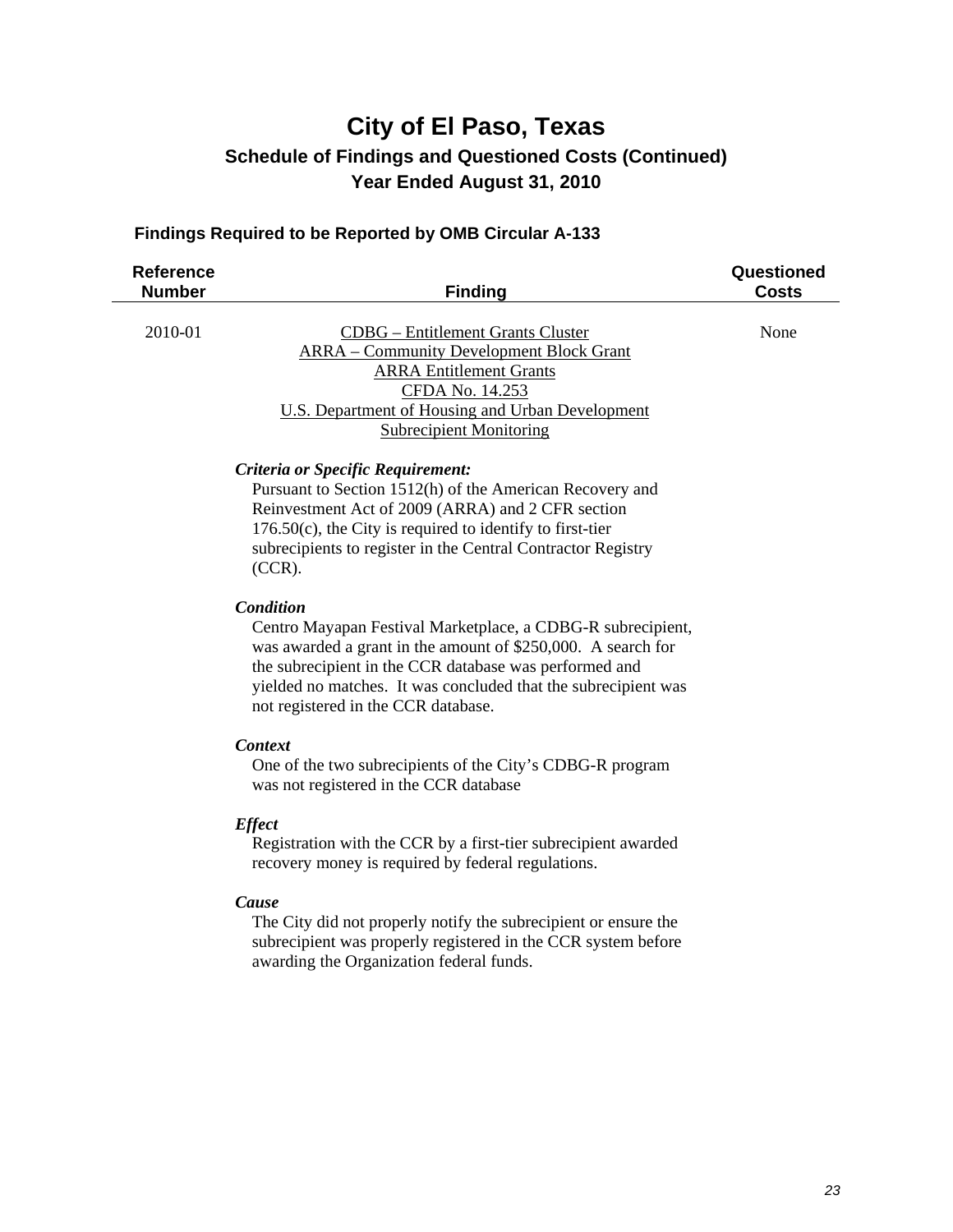| <b>Finding</b>                                                                                                                                                                                                                                                                                                                                                                                                                                                                                                                                              | Questioned<br><b>Costs</b>          |
|-------------------------------------------------------------------------------------------------------------------------------------------------------------------------------------------------------------------------------------------------------------------------------------------------------------------------------------------------------------------------------------------------------------------------------------------------------------------------------------------------------------------------------------------------------------|-------------------------------------|
| Recommendation<br>It is recommended that all of the City's subrecipients of<br>recovery money are notified of the requirement to register in the<br>CCR database and that the City review the CCR database and<br>document the registration of the subrecipient before approving<br>the award.                                                                                                                                                                                                                                                              |                                     |
| <b>Views of Responsible Officials and Planned Corrective Actions</b><br>Agree.                                                                                                                                                                                                                                                                                                                                                                                                                                                                              |                                     |
| <b>Corrective Action Planned:</b><br>The Community Development department will contact the<br>subrecipient and require them to register with the CCR.<br>Additionally, the City will notify all organizations requesting<br>recovery grant funds to register with the CCR before final approval<br>of the grant application and will review the system and document<br>the registration before awarding the Organization grant funding.<br><b>Contact Person Responsible for Corrective Action:</b><br>Mr. William Lilly, Director of Community Development |                                     |
| June 15, 2011                                                                                                                                                                                                                                                                                                                                                                                                                                                                                                                                               |                                     |
|                                                                                                                                                                                                                                                                                                                                                                                                                                                                                                                                                             | <b>Anticipated Completion Date:</b> |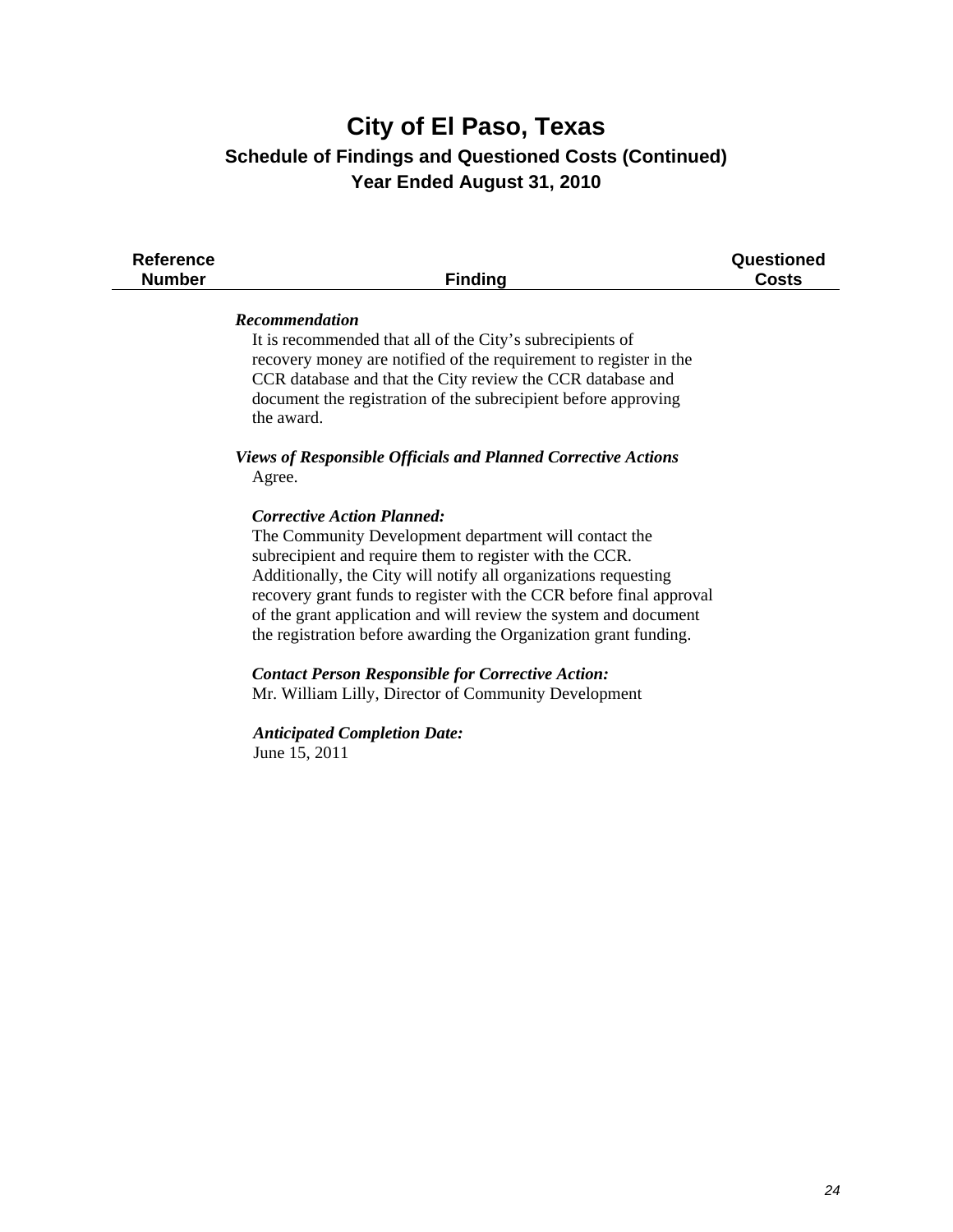| <b>Reference</b><br><b>Number</b> | <b>Finding</b>                                                                                                                                                                                                                                                                                                                                                                                                            | Questioned<br><b>Costs</b> |
|-----------------------------------|---------------------------------------------------------------------------------------------------------------------------------------------------------------------------------------------------------------------------------------------------------------------------------------------------------------------------------------------------------------------------------------------------------------------------|----------------------------|
| 2010-02                           | <b>CDBG</b> – Entitlement Grants Cluster<br><b>Community Development Block Grants/Entitlement Grants</b><br>CFDA No. 14.218<br>U.S. Department of Housing and Urban Development<br>Reporting                                                                                                                                                                                                                              | None                       |
|                                   | Criteria or Specific Requirement:<br>Pursuant to 24 CFR 135.90 the City is required to submit an<br>accurate HUD 60002, Section 3 Summary Report, Economic<br>Opportunities for Low-and Very Low-Income Persons (OMB<br>No. 2529-0043) annually for the CDBG program if the program<br>receives over \$200,000 in funding that involves housing<br>rehabilitation, housing construction, or other public<br>construction. |                            |
|                                   | Condition<br>The City did not file the report for the CDBG program for the<br>fiscal year ending August 31, 2010.                                                                                                                                                                                                                                                                                                         |                            |
|                                   | <b>Context</b><br>The HUD 60002 report is required to be submitted with the<br>program's annual performance report since the program<br>received over \$200,000 in funding involving housing<br>rehabilitation, housing construction, or other public<br>construction.                                                                                                                                                    |                            |
|                                   | <b>Effect</b><br>The CDBG program performance reporting requirements were<br>not followed in the manner required by federal regulations.                                                                                                                                                                                                                                                                                  |                            |

#### *Cause*

 $\overline{\phantom{a}}$ 

 The City did not have adequate controls or procedures in place to ensure the report was filed accurately and timely.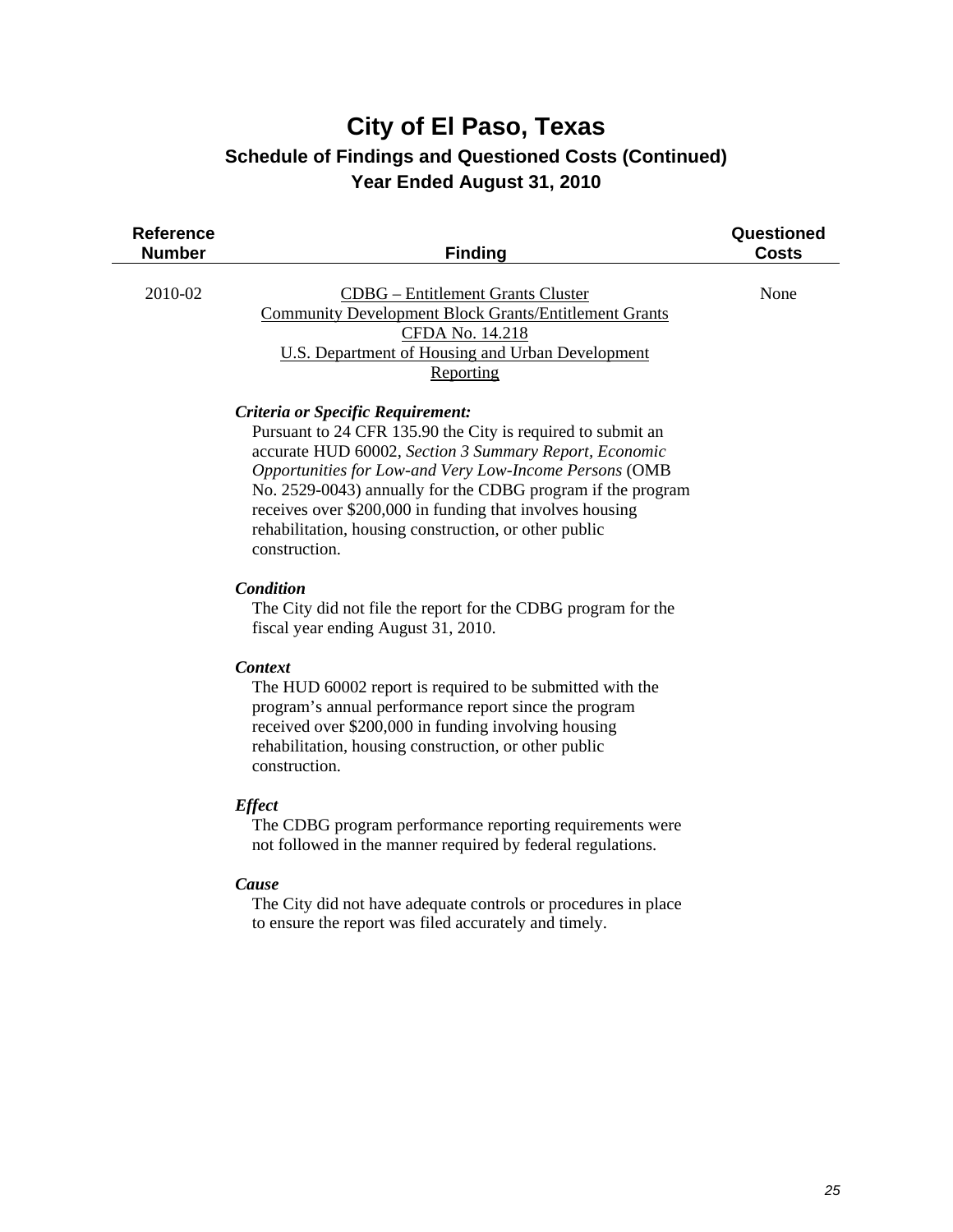| <b>Reference</b><br><b>Number</b> | <b>Finding</b>                                                                                                                                                                                                                                                                         | Questioned<br><b>Costs</b> |
|-----------------------------------|----------------------------------------------------------------------------------------------------------------------------------------------------------------------------------------------------------------------------------------------------------------------------------------|----------------------------|
|                                   | <b>Recommendation</b><br>It is recommended that the Section 3 report for CDBG program<br>for the fiscal year ended August 31, 2010 be filed as soon as<br>possible and that adequate controls and procedures be put in<br>place to ensure all reports are filed accurately and timely. |                            |
|                                   | Views of Responsible Officials and Planned Corrective Actions<br>Agree.                                                                                                                                                                                                                |                            |
|                                   | <b>Corrective Action Planned:</b><br>The City will file the HUD 60002 report as soon as the information<br>is compiled and will incorporate procedures and controls to<br>existing policies and manuals for filing this report in the future.                                          |                            |
|                                   | <b>Contact Person Responsible for Corrective Action:</b><br>Mr. William Lilly, Director of Community Development                                                                                                                                                                       |                            |
|                                   | <b>Anticipated Completion Date:</b><br>July 15, 2011                                                                                                                                                                                                                                   |                            |
|                                   |                                                                                                                                                                                                                                                                                        |                            |
|                                   |                                                                                                                                                                                                                                                                                        |                            |
|                                   |                                                                                                                                                                                                                                                                                        |                            |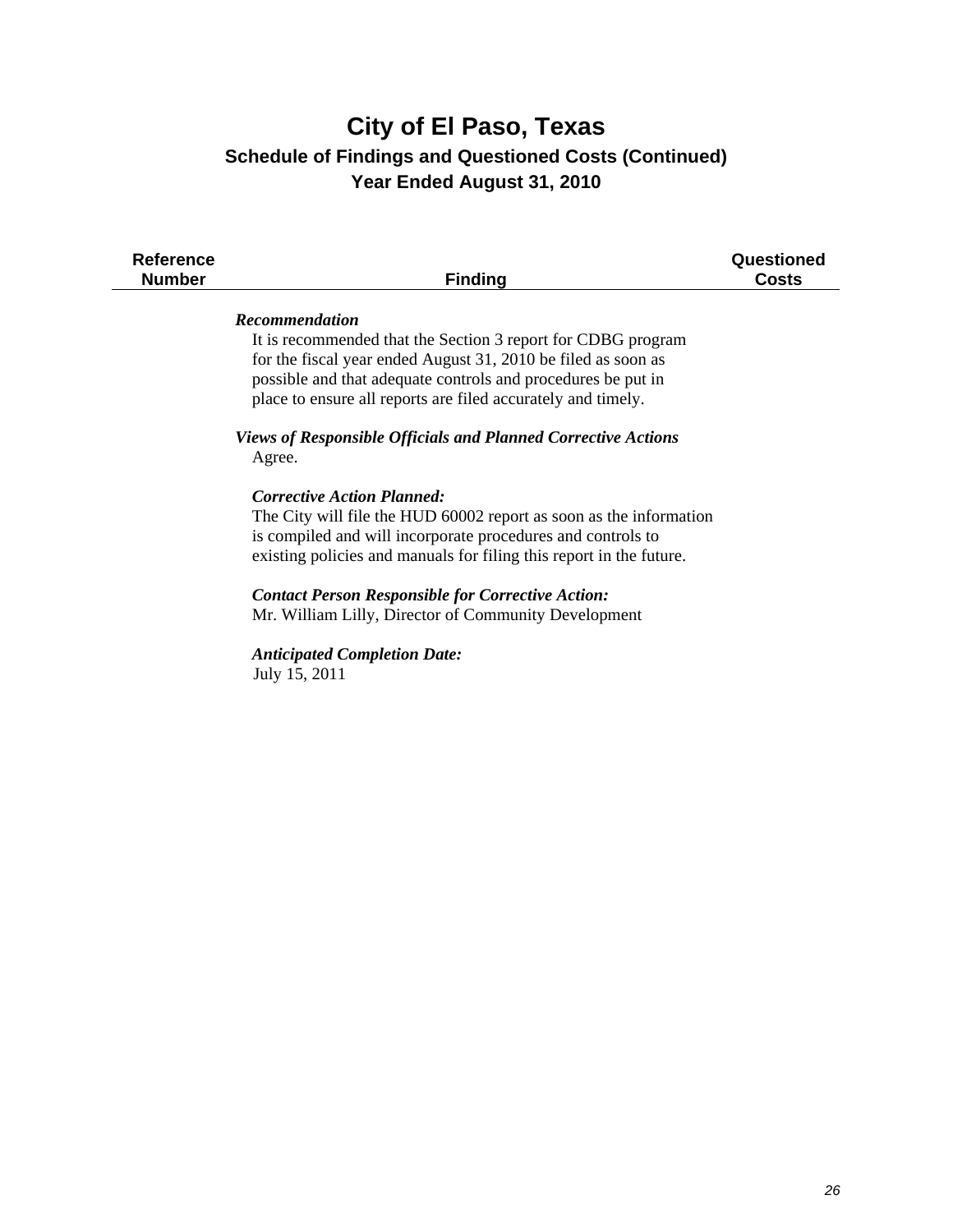#### **Findings Required to be reported by the State of Texas Uniform Grant Management Standards**

| <b>Reference</b> |                                                                                                                                   | Questioned   |
|------------------|-----------------------------------------------------------------------------------------------------------------------------------|--------------|
| <b>Number</b>    | <b>Finding</b>                                                                                                                    | <b>Costs</b> |
| 2010-03          | Border Security Equipment and Technology Program<br>Grant No. BSET-08-002 & 004<br>Texas Department of Public Safety<br>Reporting | None         |

#### *Criteria or Specific Requirement:*

 Pursuant to the *Border Security Equipment and Technology Grant Guidance and Application Kit Section 4, subsection IV* the City must meet the reporting requirements during the life of the grant. The reporting requirements include filing statistical, performance, and financial reports.

#### *Condition*

 The City did not prepare and submit any of the required monthly or quarterly statistical reports or performance reports as required by items B and C of the above referenced sections of the Guidance and Application Kit.

#### *Context*

 None of the required monthly statistical or quarterly performance reports were filed by the City. The reports are due 30 days after the end of the reporting period.

#### *Effect*

 The Border Security Equipment and Technology reporting requirements were not followed in the manner required by state regulations.

#### *Cause*

 The City did not perform proper research or review of the *Border Security Equipment and Technology Grant Guidance and Application Kit Section 4, subsection IV* to ensure all reporting requirements were being met as required by state regulations.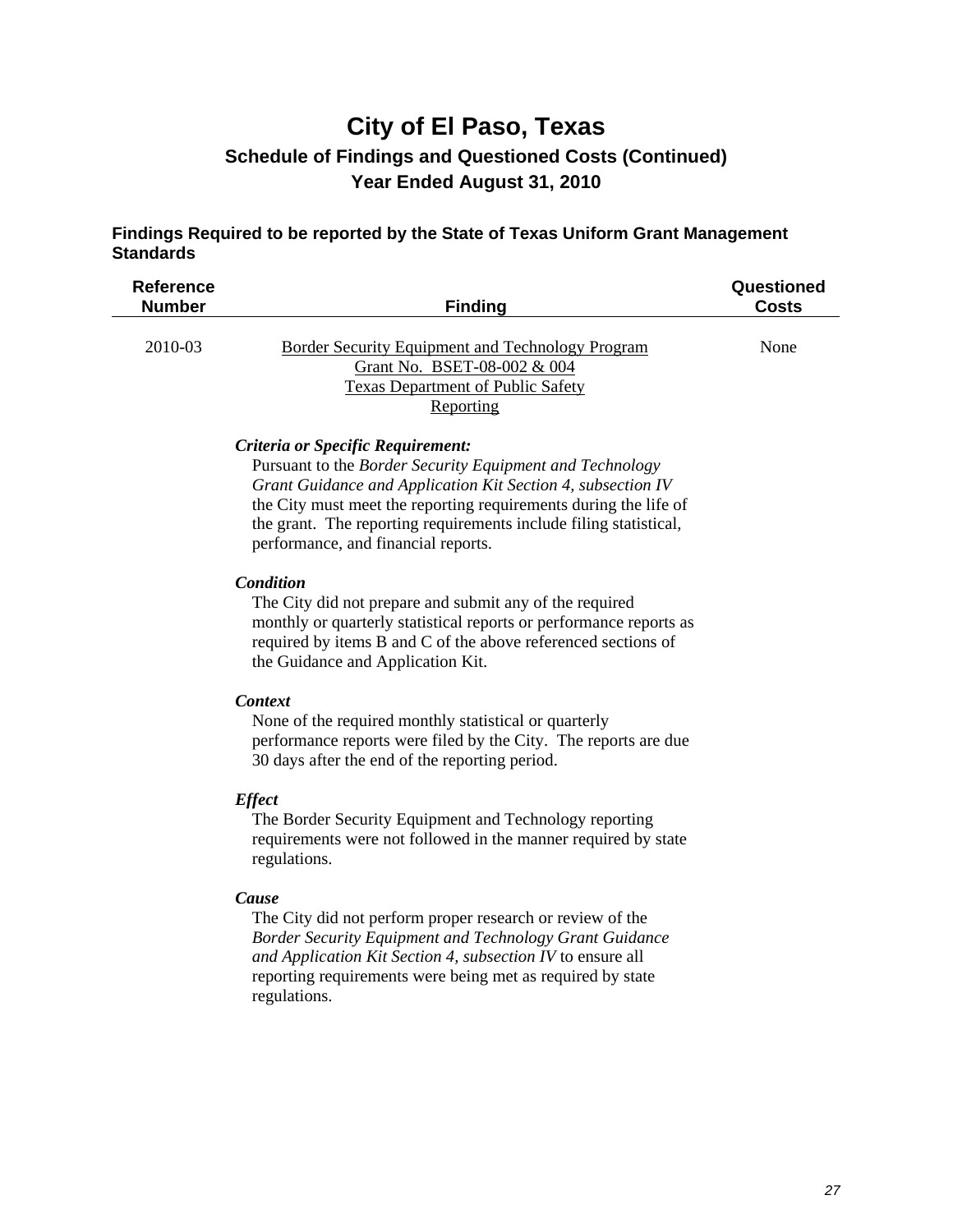| <b>Reference</b><br><b>Number</b> | <b>Finding</b>                                                                                                                                                                                                                                                                                                                                                                                                                                                                                                                                                                                                                                                                                                                                                                 | Questioned<br><b>Costs</b> |
|-----------------------------------|--------------------------------------------------------------------------------------------------------------------------------------------------------------------------------------------------------------------------------------------------------------------------------------------------------------------------------------------------------------------------------------------------------------------------------------------------------------------------------------------------------------------------------------------------------------------------------------------------------------------------------------------------------------------------------------------------------------------------------------------------------------------------------|----------------------------|
|                                   | Recommendation<br>It is recommended that the reports for the Border Security<br>Equipment and Technology program be filed and that<br>procedures be put in place to ensure all grant requirements are<br>being reviewed and documented and controls be established to<br>ensure all grant requirements are being properly followed.<br><b>Views of Responsible Officials and Planned Corrective Actions</b><br>Agree.<br><b>Corrective Action Planned:</b><br>The City will begin working to file all required reports and will<br>implement controls and procedures to ensure that future reports<br>are timely filed.<br><b>Contact Person Responsible for Corrective Action:</b><br>Laura F. Garcia, Administrative Services Manager<br><b>Anticipated Completion Date:</b> |                            |
|                                   | July 31, 2011                                                                                                                                                                                                                                                                                                                                                                                                                                                                                                                                                                                                                                                                                                                                                                  |                            |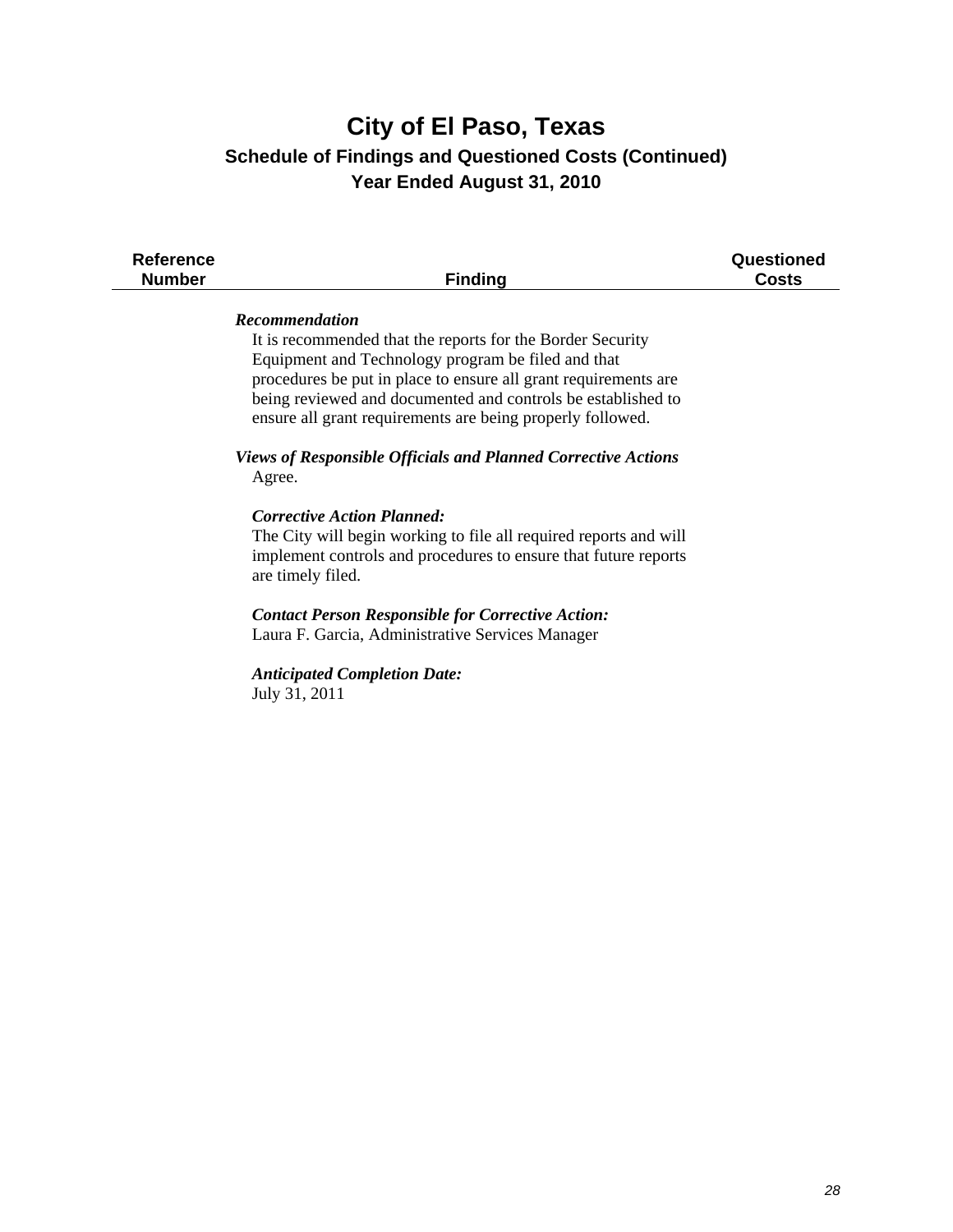### **City of El Paso, Texas Summary Schedule of Prior Audit Findings Year Ended August 31, 2010**

 $\mathbb{R}^2$ 

| <b>Reference</b><br><b>Number</b> | <b>Finding</b>                                                                                                                                                                                                                                                                                                                                                                                                                                                                                                                                                        | <b>Status</b> |
|-----------------------------------|-----------------------------------------------------------------------------------------------------------------------------------------------------------------------------------------------------------------------------------------------------------------------------------------------------------------------------------------------------------------------------------------------------------------------------------------------------------------------------------------------------------------------------------------------------------------------|---------------|
| 2008-02                           | <b>Empowerment Zones Program</b><br>CFDA No. 14.244<br><b>U.S. Department of Housing and Urban Development</b><br><b>Subrecipient Monitoring</b>                                                                                                                                                                                                                                                                                                                                                                                                                      | Resolved      |
|                                   | Criteria or Specific Requirement:<br>Per OMB A-133 Section 400(d), the City is responsible for<br>monitoring subrecipients for compliance with grant agreements<br>and other OMB requirements.                                                                                                                                                                                                                                                                                                                                                                        |               |
|                                   | Condition:<br>On October 12, 1999, the City of El Paso (City) contracted with<br>a third party to administer its Empowerment Zone Grants. In the<br>fall of 2006, while conducting its subrecipient monitoring<br>duties, the City identified findings regarding business and<br>accounting practices, lack of internal controls and potential<br>illegal acts and abuse involving the disbursement of grant funds.<br>In December 2006, the third-party's independent auditor<br>completed an audit in accordance with OMB A-133 and<br>identified similar findings. |               |
|                                   | Subsequent to the third-party's independent audit, the<br>Department of Housing and Urban Development (HUD)<br>conducted their own investigation and found similar findings<br>which led to an investigation by the Federal Bureau of<br>Investigation which is still ongoing. In May of 2007, HUD<br>agreed to allow the City to transition the administration of the<br>Empowerment Zone Grant from the third party.                                                                                                                                                |               |
|                                   | Context:<br>Due to the transition of the administration of the program back<br>to the City, the City was only able to monitor 4 out of an<br>unknown amount of subrecipient programs for the fiscal year<br>ended August 31, 2008.                                                                                                                                                                                                                                                                                                                                    |               |
|                                   | Effect:<br>The City was not in compliance with the requirements of the<br>Empowerment Zone Grant due to its inability to monitor the                                                                                                                                                                                                                                                                                                                                                                                                                                  |               |

subrecipients of the program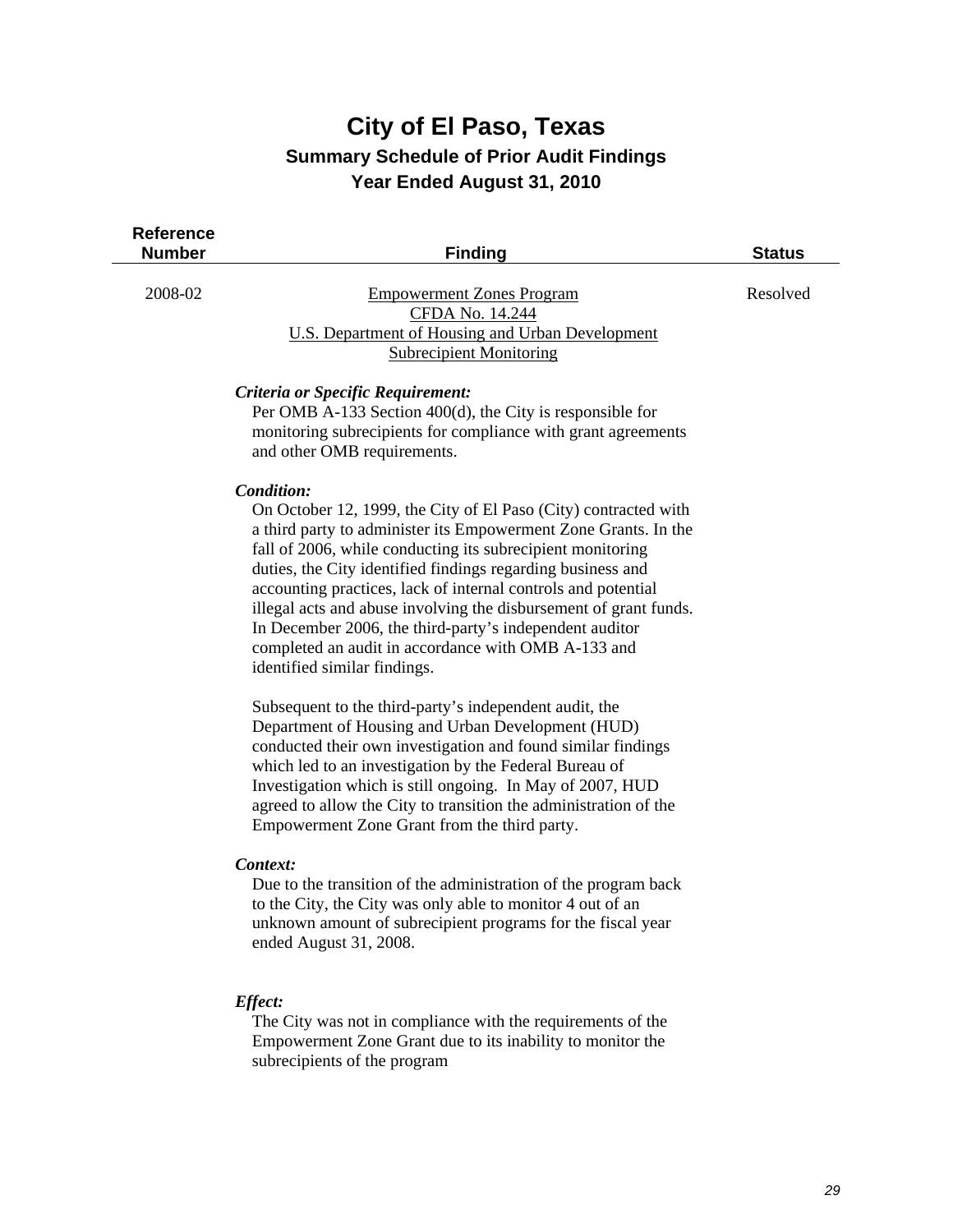### **City of El Paso, Texas Summary Schedule of Prior Audit Findings (Continued) Year Ended August 31, 2010**

| <b>Reference</b><br><b>Number</b> | <b>Finding</b>                                                                                                                                                                                                                                                                                         | <b>Status</b> |
|-----------------------------------|--------------------------------------------------------------------------------------------------------------------------------------------------------------------------------------------------------------------------------------------------------------------------------------------------------|---------------|
| 2008-02<br>(Continued)            | <b>Empowerment Zones Program</b><br>CFDA No. 14.244<br><b>U.S. Department of Housing and Urban Development</b><br><b>Subrecipient Monitoring</b>                                                                                                                                                       | Resolved      |
|                                   | Cause:<br>During the investigation of the outside administrator by Federal<br>authorities certain of the program records were seized and the<br>City has been unable to obtain timely custody of the necessary<br>documents which prohibited it from performing its subrecipient<br>monitoring duties. |               |
|                                   | <b>Recommendation:</b><br>We recommend the City begin monitoring all subrecipients as<br>quickly as possible.                                                                                                                                                                                          |               |
|                                   | Views of Responsible Officials and Corrective Actions Taken:<br>The City believes this issue has been resolved. The                                                                                                                                                                                    |               |

 The City believes this issue has been resolved. The investigation has been completed and the subrecipient records have been returned. The City is now monitoring all subrecipients in accordance with its subrecipient monitoring policies.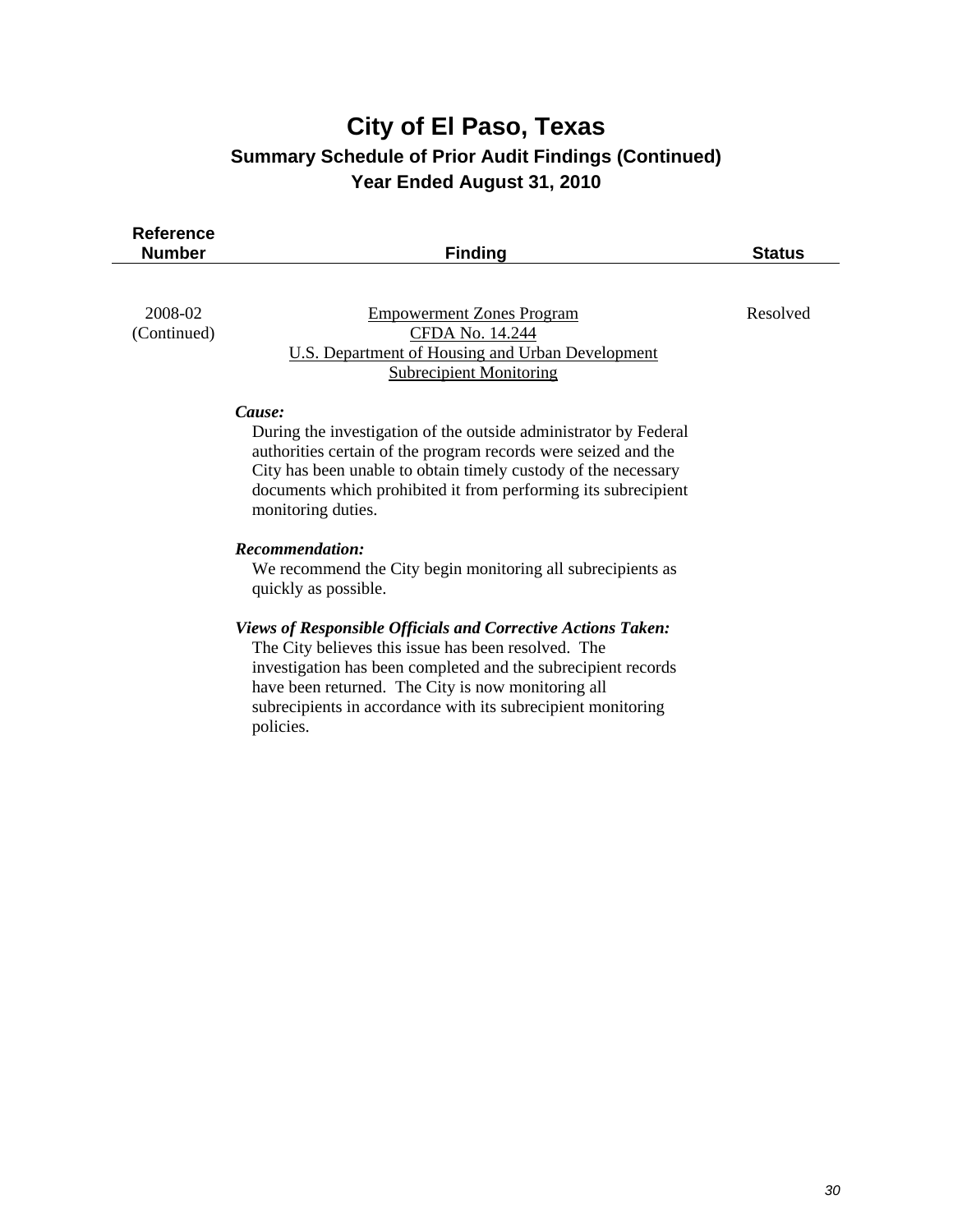#### **City of El Paso, Texas Summary Schedule of Prior Audit Findings (Continued) Year Ended August 31, 2010**

| Reference |
|-----------|
| Number    |

**Summary of Finding Status Status** Status

#### 07-4 Empowerment Zone Unesolved CFDA No. 14.244 U.S. Department of Housing and Urban Development Subrecipient Monitoring

#### *Criteria:*

Per OMB Circular A-133 ( $\frac{8}{3}$  .225 and  $\frac{8}{3}$  .400(d)), the program is responsible for assuring before disbursing any Empowerment Zone funds to a subrecipient, the recipient shall sign a written agreement with the subrecipient, which shall include provisions concerning the statement of work, records, reports, program income, uniform administrative requirements, and reversions of assets. In addition, the program is responsible for monitoring subrecipients for compliance with agreements and other OMB requirements.

#### *Condition/Context:*

 The City utilized only one subrecipient in the delivery of services related to this grant. During the City's subrecipient monitoring activities in fall 2006, the City identified concerns regarding the subrecipient's utilization of federal grant funds. The concerns involve allegations regarding business and accounting practices, lack of sufficient controls and possible illegal acts and abuse regarding the payment of certain expenditures. In December 2006, the subrecipient's independent external auditor completed an audit in accordance with OMB Circular A-133 and identified two findings and questioned costs of \$611,520.

Subsequent to the identification of the issues noted above, the Department of Housing and Urban Development (HUD) conducted their own investigation into the Empowerment Zone grant with a particular focus on the subrecipient's activities. Based on HUD's review, HUD has issued notices of preliminary findings regarding the City's management of the program which included the \$611,520 of questioned costs noted above plus an additional \$508,025 (total of \$1,119,545). Per an April 10, 2008 letter from HUD, the City cleared \$320,006 of the questioned cost. The remaining \$799,539 of questioned costs is being discussed.